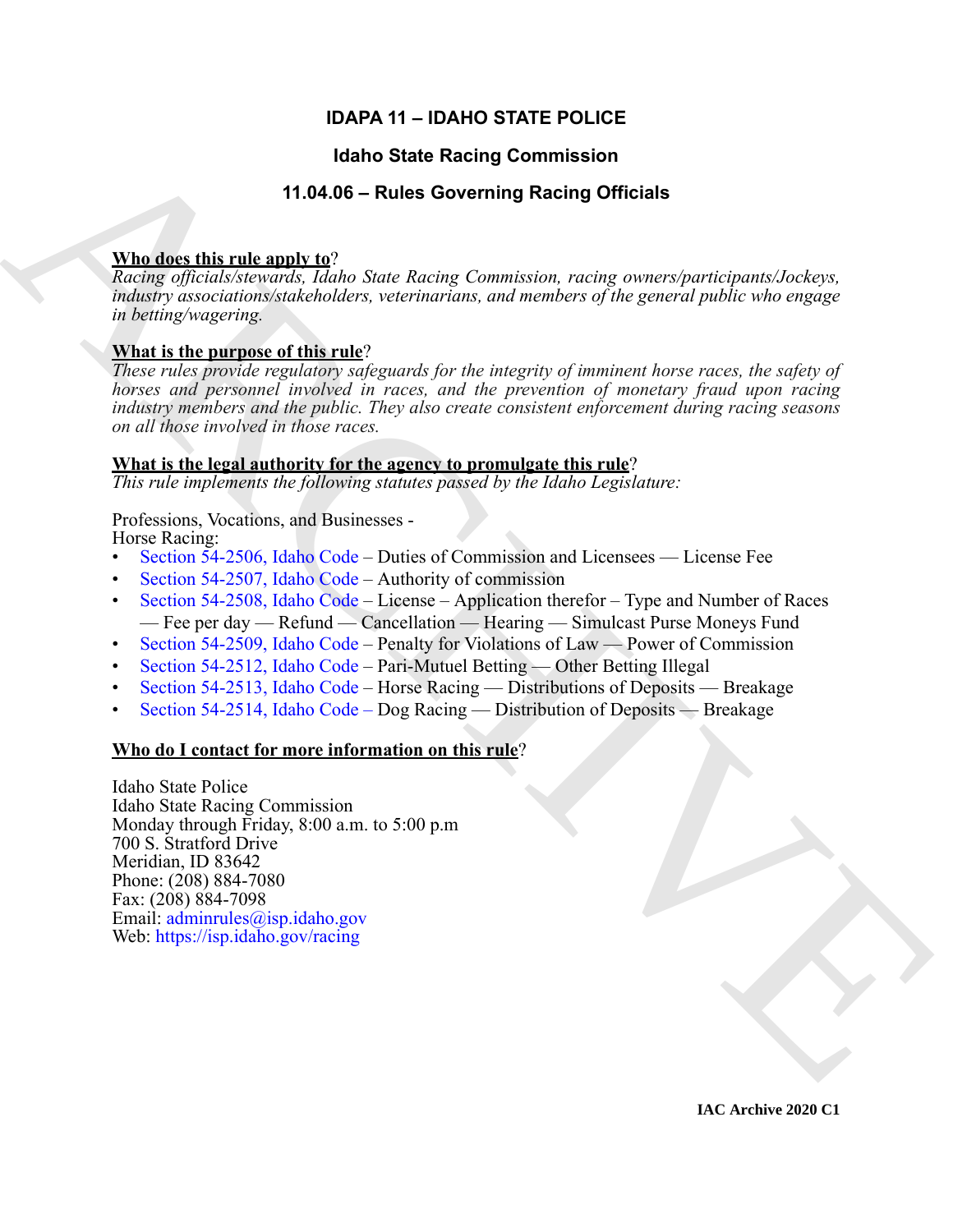# **Table of Contents**

# 11.04.06 - Rules Governing Racing Officials

|  | 11 |  |
|--|----|--|
|  |    |  |
|  |    |  |
|  |    |  |
|  |    |  |
|  |    |  |
|  |    |  |
|  |    |  |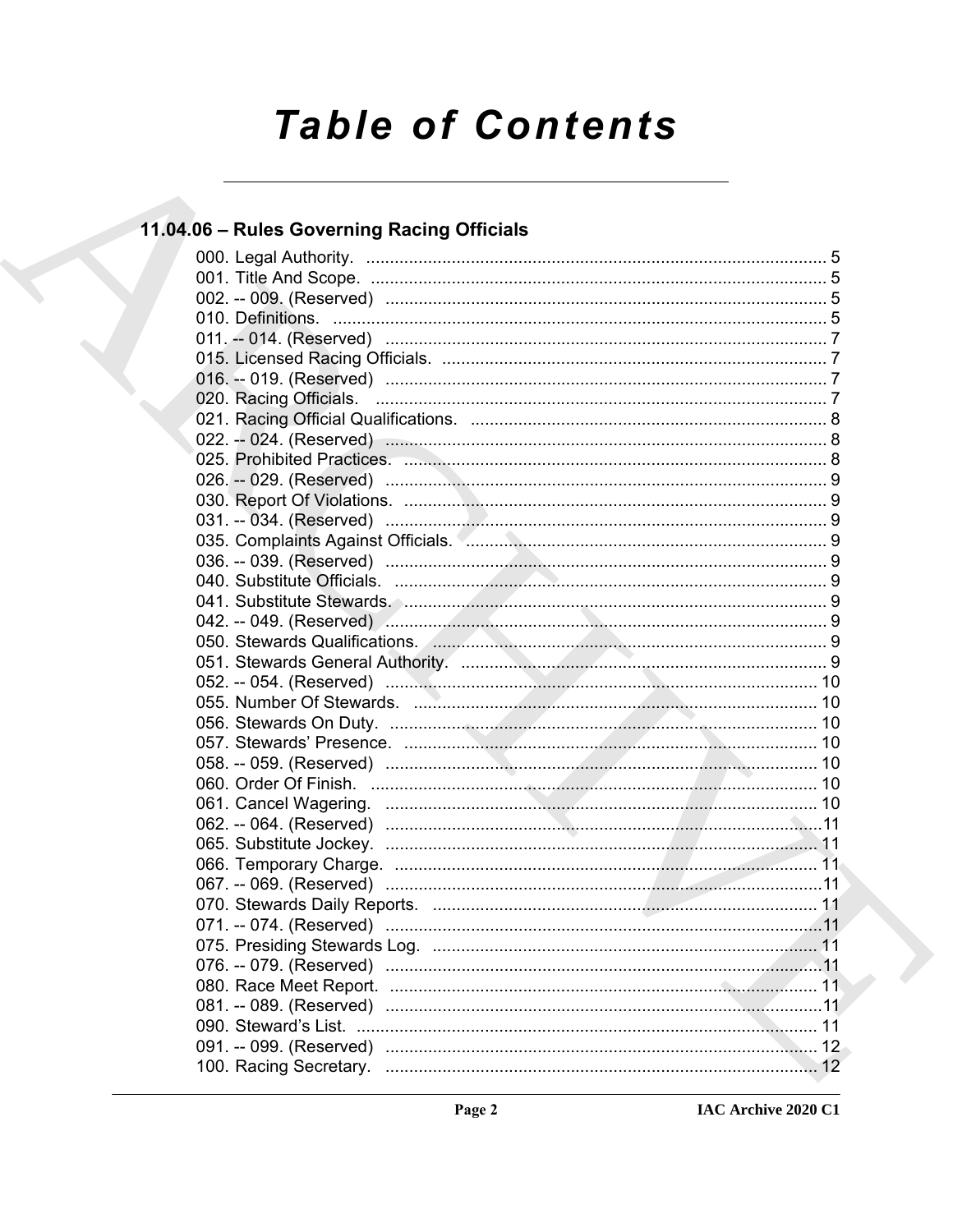# Table of Contents (cont'd)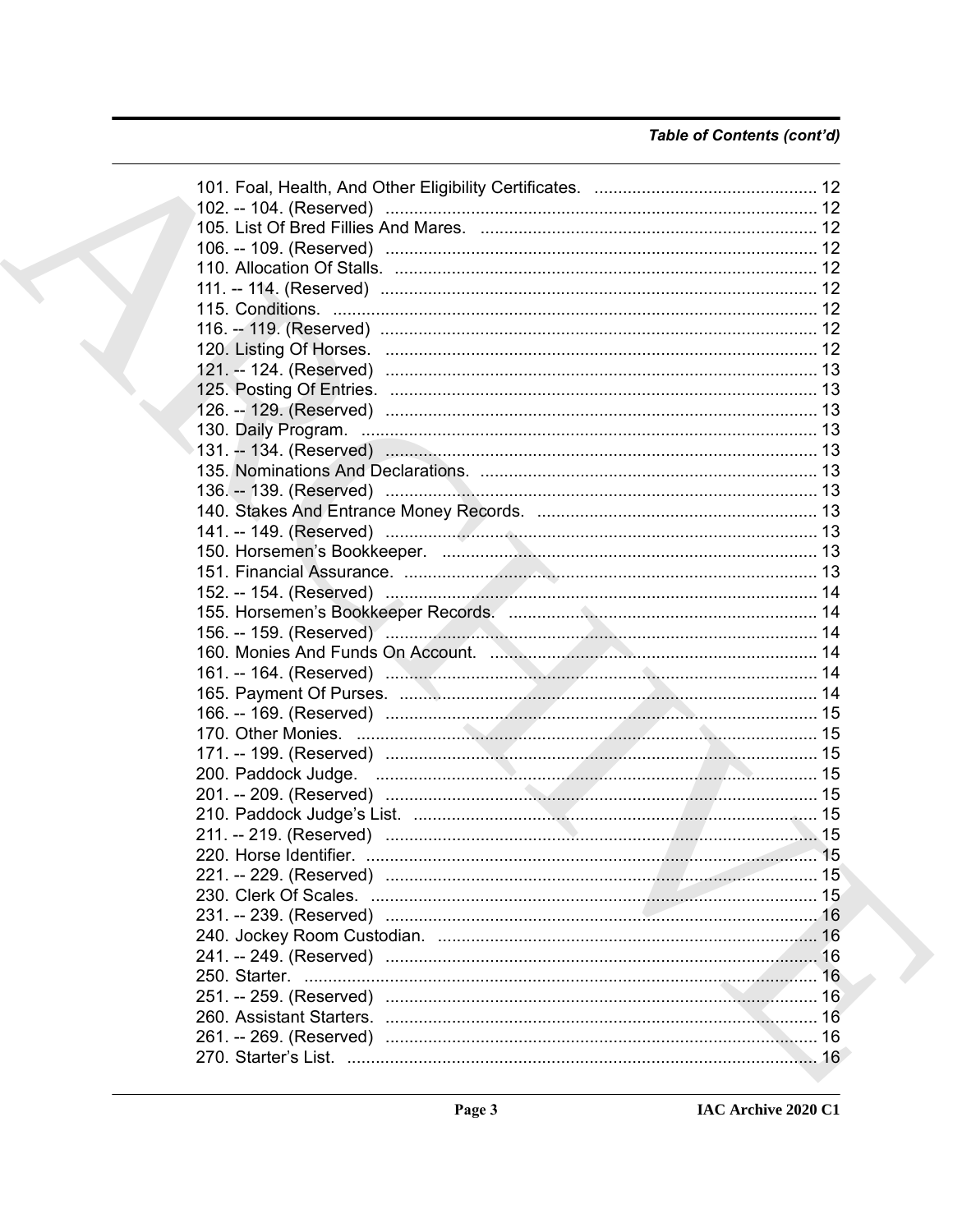# Table of Contents (cont'd)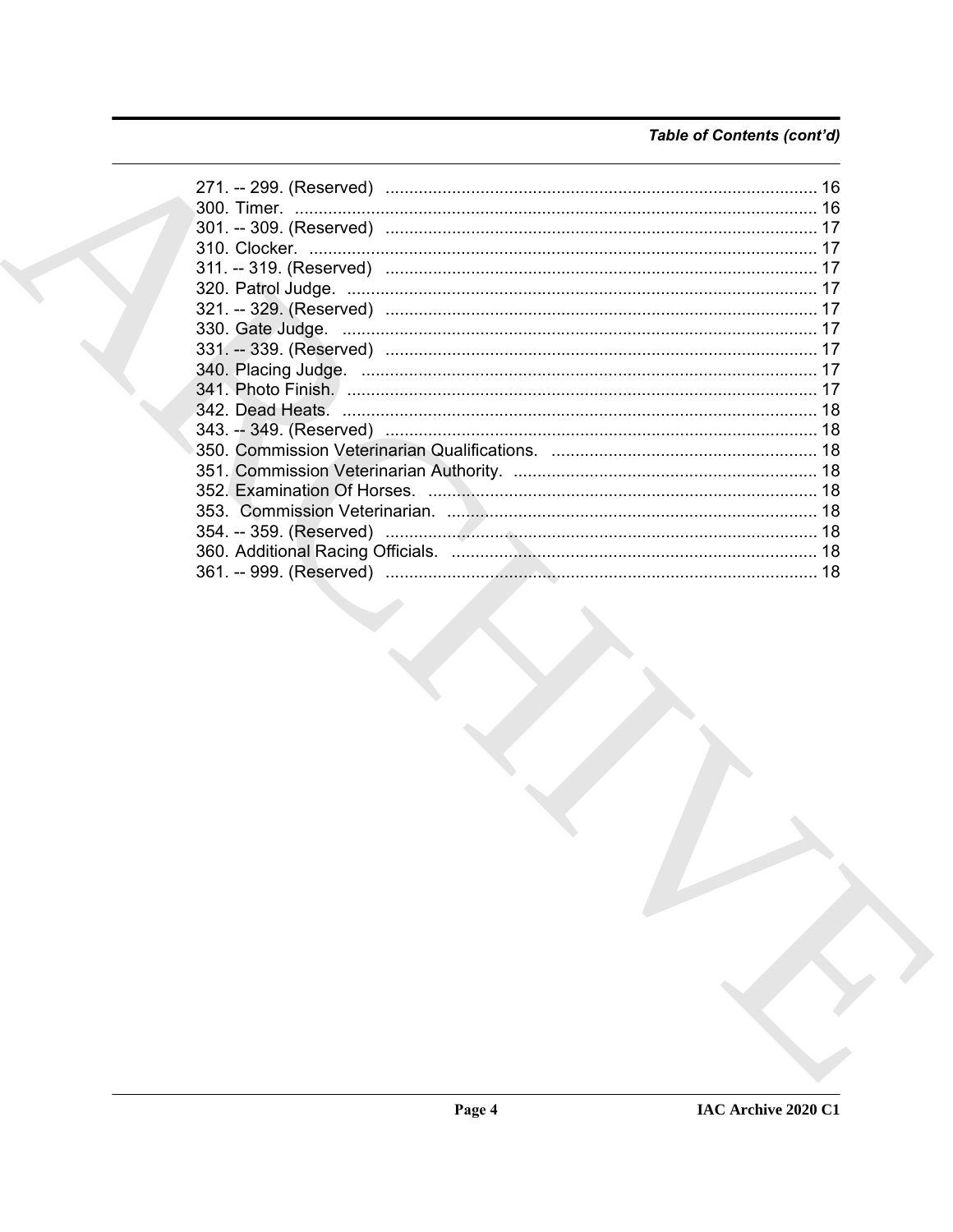# <span id="page-4-24"></span><span id="page-4-23"></span><span id="page-4-9"></span><span id="page-4-8"></span><span id="page-4-7"></span><span id="page-4-6"></span>**11.04.06 – RULES GOVERNING RACING OFFICIALS**

<span id="page-4-22"></span><span id="page-4-21"></span><span id="page-4-20"></span><span id="page-4-19"></span><span id="page-4-18"></span><span id="page-4-17"></span><span id="page-4-16"></span><span id="page-4-15"></span><span id="page-4-14"></span><span id="page-4-13"></span><span id="page-4-12"></span><span id="page-4-11"></span><span id="page-4-10"></span><span id="page-4-5"></span><span id="page-4-4"></span><span id="page-4-3"></span><span id="page-4-2"></span><span id="page-4-1"></span><span id="page-4-0"></span>

| 000.                           | <b>LEGAL AUTHORITY.</b><br>This chapter is adopted pursuant to the legal authority of Title 54, Chapter 25, of the Idaho Code.                                                                                                                                   | $(3-29-10)$ |
|--------------------------------|------------------------------------------------------------------------------------------------------------------------------------------------------------------------------------------------------------------------------------------------------------------|-------------|
| 001.                           | TITLE AND SCOPE.                                                                                                                                                                                                                                                 |             |
| 01.                            | Title. These rules are cited as IDAPA 11.04.06, "Rules Governing Racing Officials."                                                                                                                                                                              | $(3-29-10)$ |
| 02.                            | Scope. These rules govern the Racing Officials of the Idaho State Racing Commission.                                                                                                                                                                             | $(3-29-10)$ |
| $002. - 009.$                  | (RESERVED)                                                                                                                                                                                                                                                       |             |
| 010.                           | DEFINITIONS.<br>In addition to the definitions in Title 54, Chapter 25, Idaho Code, the following apply:                                                                                                                                                         | $(3-20-20)$ |
| 01.<br>position.               | Appointment. A person approved by the Racing Commission or its designee, for an official racing                                                                                                                                                                  | $(3-29-10)$ |
| 02.<br>period of time.         | Apprentice Jockey. A jockey who has not ridden a certain number of winners within a specified                                                                                                                                                                    | $(3-29-10)$ |
| 03.                            | Approval. Acceptance of a racing official's eligibility by the Racing Commission or its designee.                                                                                                                                                                | $(3-29-10)$ |
| 04.<br>gate until the start.   | Assistant Starter. The employee of a racing association who, under direct supervision of the<br>starter, helps place the starting gate for a race, leads horses into the gate, helps jockeys and handles horses while in the                                     | $(3-29-10)$ |
| 05.                            | Attendance. Being at an assigned location for an assigned period of time.                                                                                                                                                                                        | $(3-29-10)$ |
| 06.                            | Clerk of Scales. The employee of a racing association responsible for sequestering all jockeys each<br>racing day, weighing all jockeys out and in from races, checking their assigned riding weights versus their actual<br>weights, and reporting all changes. | $(3-29-10)$ |
| 07.                            | Clocker. A person who times workouts and races.                                                                                                                                                                                                                  | $(3-29-10)$ |
| 08.                            | Commission Veterinarian. A Racing Commission appointed veterinarian having authority to<br>enforce the Racing Commission's rules relating to veterinary practices.                                                                                               | $(3-29-10)$ |
| 09.                            | <b>Complaint.</b> A written allegation of a violation of these rules.                                                                                                                                                                                            | $(3-29-10)$ |
| 10.                            | <b>Conditions.</b> Qualifications which determine a horse's eligibility to be entered in a race. (3-29-10)                                                                                                                                                       |             |
| 11.                            | Daily Program. The published listing of all contests and contestants for a specific performance.                                                                                                                                                                 | $(3-29-10)$ |
| 12.<br>the same time.          | <b>Dead Heat.</b> The finish of a race in which the noses of two (2) or more horses reach the finish line at                                                                                                                                                     | $(3-29-10)$ |
| 13.<br>entries.                | <b>Declaration</b> . The act of withdrawing an entered horse from a race before the closing of overnight                                                                                                                                                         | $(3-29-10)$ |
| 14.<br>stabled on the grounds. | Eligibility Certificate. Document(s) showing the eligibility of all horses competing at the track or                                                                                                                                                             | $(3-29-10)$ |
| 15.                            | <b>Entrance Money Records.</b> A record showing all monies due and paid prior to entry of a contest.                                                                                                                                                             | $(3-29-10)$ |
| 16.                            | Entries. A list of horses entered in a race.                                                                                                                                                                                                                     | $(3-29-10)$ |
| 17.<br>race.                   | Gate Judge. A track employee who is present at the starting gate just prior to the running of each                                                                                                                                                               | $(3-29-10)$ |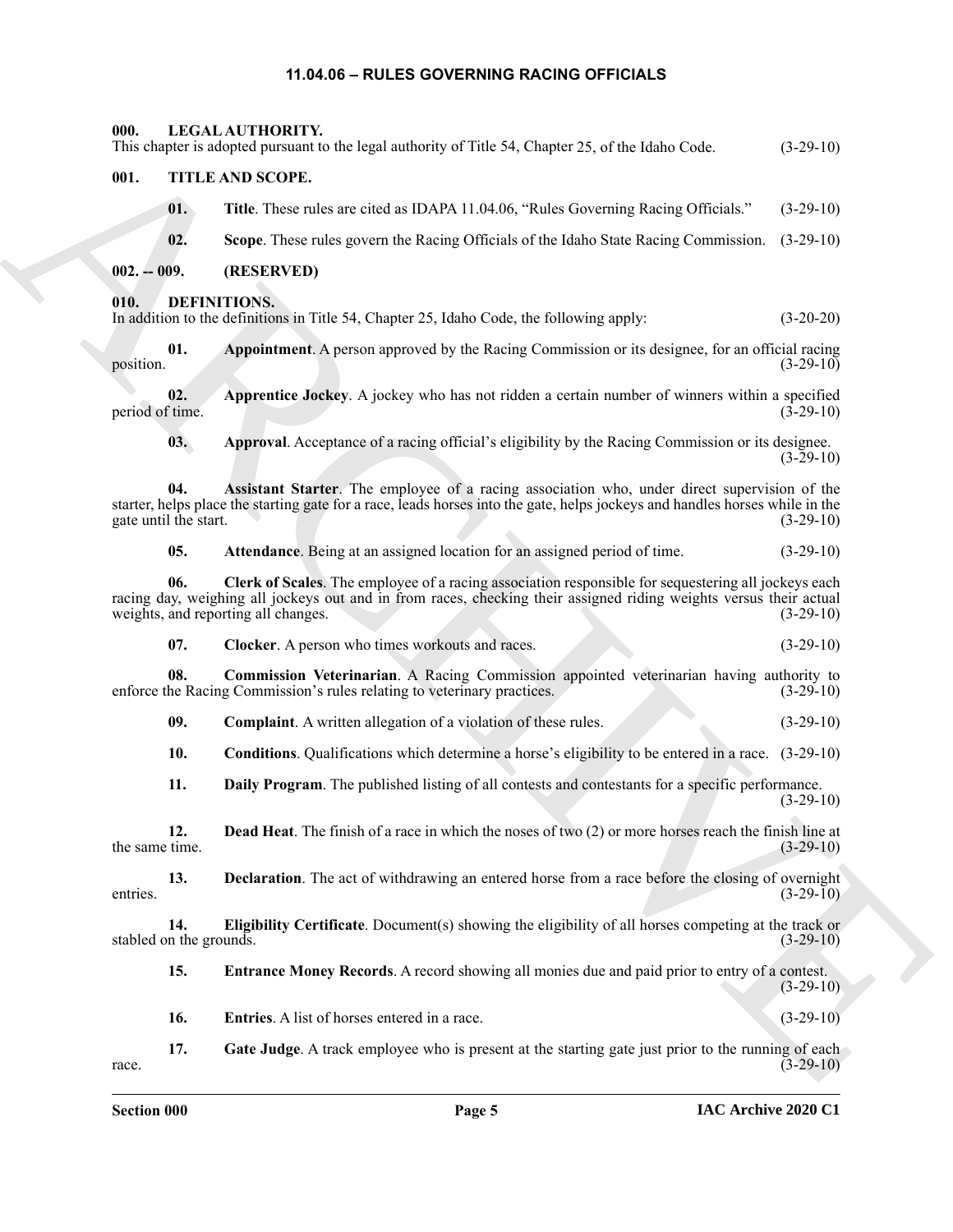<span id="page-5-0"></span>**18. Horse Identifier**. A person who is responsible for positively identifying all horses entered to a race, stabled or on racing association grounds. (3-29-10)

**19. Horsemen's Bookkeeper**. A bonded racing association employee who manages the horsemen's accounts which covers all monies due horseman in regards to purses, stakes, rewards, claims and deposits. (3-29-10)

<span id="page-5-3"></span><span id="page-5-2"></span><span id="page-5-1"></span>**20. Jockey's Room**. A room reserved for jockey's to prepare for a race. (3-29-10)

**21. Jockey Room Custodian**. A racing association employee authorized to regulate the conduct of the jockeys, ensure good order is maintained and monitors the jockeys. (3-29-10)

<span id="page-5-4"></span>**22. Jurisdiction**. The limits or territory within which Racing Officials authority may be exercised.  $(3-29-10)$ 

<span id="page-5-7"></span><span id="page-5-6"></span><span id="page-5-5"></span>**23. Nerved Horses**. A horse that has had posterior digital neurectomy (heel nerving) surgery. (3-29-10)

**24.** Nomination. The naming of a horse to a certain race or series of races generally accompanied by of a prescribed fee. (3-29-10) payment of a prescribed fee.

**25. Objection**. A verbal claim of foul in a race lodged with the stewards or their designee by the ockey, trainer, owner or the owner's authorized agent before the race is declared official. (3-29-10) horse's jockey, trainer, owner or the owner's authorized agent before the race is declared official.

<span id="page-5-8"></span>**26. Order of Finish**. The order of finish of the contestants in a contest as declared official by the *(judges.* (3-29-10) stewards/judges.

For the Police Relation Commutation<br>
The Charlier distribution (Expeditive Systems)<br>
The Charlier Line and the Systems of the Systems of the Systems of the Systems of the Systems of the Charlier of the Charlier Charlier d **27. Paddock Judge**. The employee of a racing association responsible for getting jockeys and horses in order to go to the starting gate; also checks the equipment used by each horse and supervises the saddling of the horses.  $(3-29-10)$ 

<span id="page-5-11"></span><span id="page-5-10"></span><span id="page-5-9"></span>**28.** Paddock Judge's List. A list of horses which may not be entered in a race for safety reasons. (3-29-10)

**29. Patrol Judge**. A person who observes a race and reports information concerning the race to the stewards. (3-29-10)

<span id="page-5-14"></span><span id="page-5-13"></span><span id="page-5-12"></span>**30. Photo Finish**. A requested photo to help in determining the correct order of finish. (3-29-10)

**31. Placing Judge**. A person who determines the order of finish in a race as the horses pass the finish (3-29-10)  $\ln 2$  (3-29-10)

**32. Presiding State Steward**. One (1) of the three (3) stewards appointed by the Racing Commission sides over hearings and designates duties for the other stewards. (3-25-16) who presides over hearings and designates duties for the other stewards.

**33. Protest**. A written complaint made to the stewards concerning a horse entered in a race and filed not later than one (1) hour prior to the scheduled post time of the first race on the day in which the questioned horse is entered. (3-29-10)

<span id="page-5-18"></span><span id="page-5-17"></span><span id="page-5-16"></span><span id="page-5-15"></span>**34. Purse**. The total dollar amount for which a race is contested. (3-29-10)

**35. Race Meet**. The number of races and race days approved by the Racing Commission in the Racing Association license. (3-29-10)

**36.** Racing Association. Any person licensed by the Racing Commission to conduct a race meet and uel wagering. (3-29-10) pari-mutuel wagering.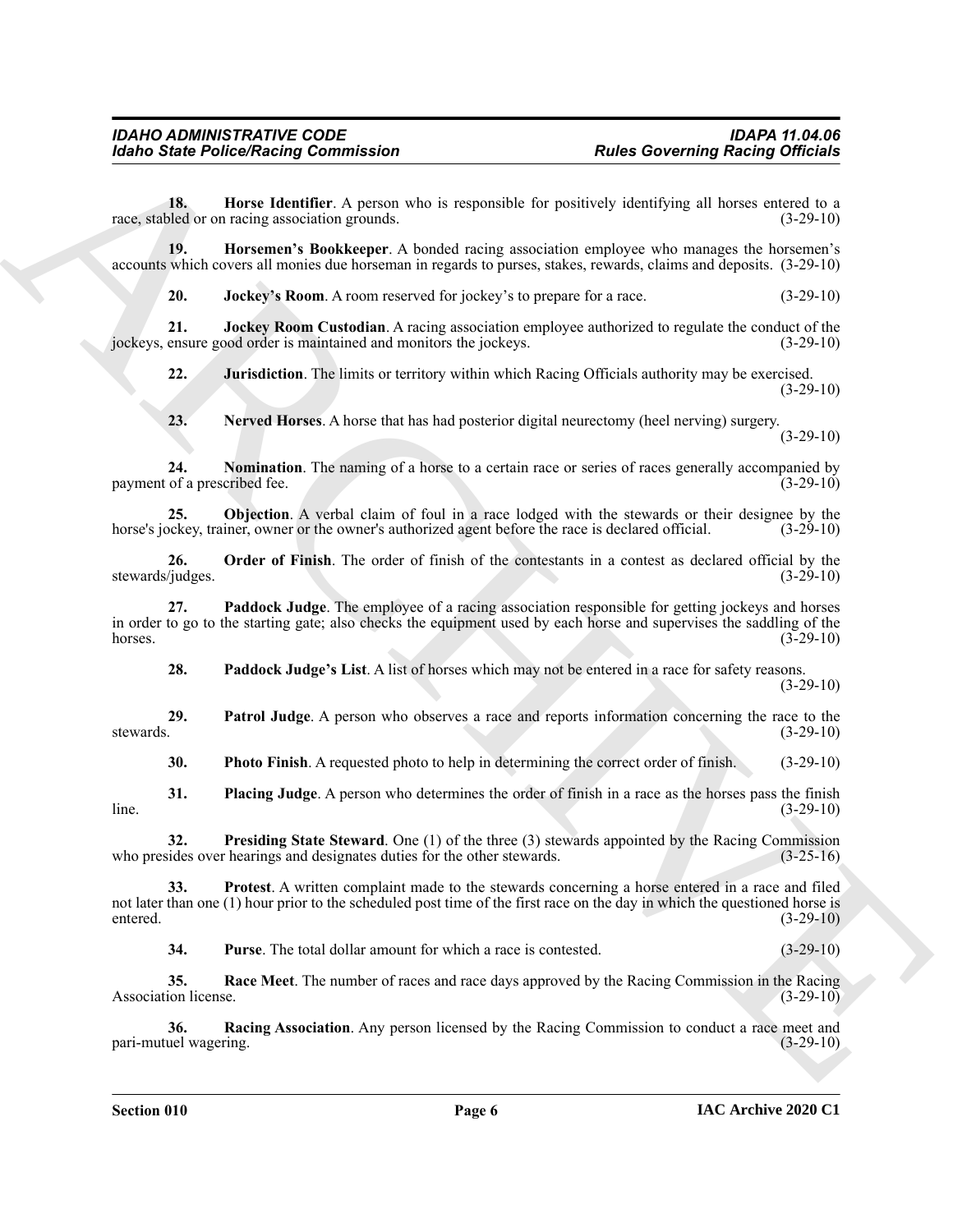<span id="page-6-18"></span><span id="page-6-17"></span><span id="page-6-16"></span><span id="page-6-15"></span><span id="page-6-11"></span><span id="page-6-10"></span><span id="page-6-9"></span>

| -48. | <b>Timer.</b> A person who accurately records the time elapsed between the start and finish of each race. |  |             |
|------|-----------------------------------------------------------------------------------------------------------|--|-------------|
|      |                                                                                                           |  | $(3-29-10)$ |

- <span id="page-6-19"></span>**49. Violations**. All unauthorized activities under these rules. (3-29-10)
- <span id="page-6-21"></span><span id="page-6-20"></span>**50. Wagering**. To risk or stake an amount of money on an unknown outcome. (3-29-10)
- <span id="page-6-12"></span>**51. Weight**. The amount that a jockey weighs prior to and after a race. (3-29-10)

#### <span id="page-6-0"></span>**011. -- 014. (RESERVED)**

#### <span id="page-6-1"></span>**015. LICENSED RACING OFFICIALS.**

#### <span id="page-6-14"></span><span id="page-6-13"></span><span id="page-6-3"></span><span id="page-6-2"></span>**016. -- 019. (RESERVED)**

<span id="page-6-8"></span><span id="page-6-7"></span><span id="page-6-6"></span><span id="page-6-5"></span><span id="page-6-4"></span>

|                                         | <b>Idaho State Police/Racing Commission</b>                                                    | <b>Rules Governing Racing Officials</b>                                                                                                                                                                                                                  |
|-----------------------------------------|------------------------------------------------------------------------------------------------|----------------------------------------------------------------------------------------------------------------------------------------------------------------------------------------------------------------------------------------------------------|
| 37.<br>organization of the race office. |                                                                                                | Racing Secretary. The employee of a racing association, who writes the conditions for the races,<br>assigns the weights for handicap races, receives entries, conducts the draw, and is responsible for the operation and<br>$(3-29-10)$                 |
| 38.                                     | horsemen's account completed by the Horsemen's Bookkeeper's.                                   | Records. A daily log kept by the presiding steward of the stewards' official activities. Also, an<br>accounting of each horse, owner, trainer or jockey participating at a race meet who had funds due or on deposit in the<br>$(3-29-10)$               |
| 39.<br>program.                         |                                                                                                | <b>Reports.</b> A daily account of the stewards' actions and observations made during each day's race<br>$(3-29-10)$                                                                                                                                     |
| 40.<br>of these rules.                  |                                                                                                | <b>Rule Off.</b> An action by the racing stewards, under these rules, to suspend a license for a violation<br>$(3-29-10)$                                                                                                                                |
| 41.                                     | Stake. The prize in a contest.                                                                 | $(3-29-10)$                                                                                                                                                                                                                                              |
| 42.                                     | Stalls. Stable area on racing association grounds for horses assigned by the racing secretary. | $(3-29-10)$                                                                                                                                                                                                                                              |
| 43.                                     |                                                                                                | Starter. The employee of a racing association responsible for dispatching the horses for a race.<br>$(3-29-10)$                                                                                                                                          |
| 44.                                     | inconsistent behavior or performance in the starting gate.                                     | Starter's List. A list of all horses which are ineligible to be entered in any race due to poor or<br>$(3-29-10)$                                                                                                                                        |
| 45.                                     | officials, rules on protests and claims of foul, and imposes fines and suspensions.            | Stewards. A horse racing official who presides over a race meet, has jurisdiction over all racing<br>$(3-29-10)$                                                                                                                                         |
| 46.                                     | approval and reported to the Racing Commission.                                                | Substitute Officials. An emergency vacancy among racing officials that is filled with the stewards'<br>$(3-29-10)$                                                                                                                                       |
| 47.                                     | race time when an approved alternate is not available.                                         | Substitute Steward. Appointment by the remaining stewards during an absence of any steward at<br>$(3-29-10)$                                                                                                                                             |
| 48.                                     |                                                                                                | Timer. A person who accurately records the time elapsed between the start and finish of each race.<br>$(3-29-10)$                                                                                                                                        |
| 49.                                     | Violations. All unauthorized activities under these rules.                                     | $(3-29-10)$                                                                                                                                                                                                                                              |
| 50.                                     | Wagering. To risk or stake an amount of money on an unknown outcome.                           | $(3-29-10)$                                                                                                                                                                                                                                              |
| 51.                                     | Weight. The amount that a jockey weighs prior to and after a race.                             | $(3-29-10)$                                                                                                                                                                                                                                              |
| $011. - 014.$                           | (RESERVED)                                                                                     |                                                                                                                                                                                                                                                          |
| 015.                                    | <b>LICENSED RACING OFFICIALS.</b><br>discretion, may license or not license any such official. | No person may act as a racing official prior to being licensed by the Racing Commission to act in that capacity. The<br>Racing Commission, in its sole discretion, may determine the qualifications of a racing official and, in its sole<br>$(3-29-10)$ |
| $016. - 019.$                           | (RESERVED)                                                                                     |                                                                                                                                                                                                                                                          |
| 020.                                    | <b>RACING OFFICIALS.</b>                                                                       |                                                                                                                                                                                                                                                          |
|                                         |                                                                                                |                                                                                                                                                                                                                                                          |
| 01.                                     | <b>Officials</b> . Officials at a race meet may include the following:                         | $(3-29-10)$                                                                                                                                                                                                                                              |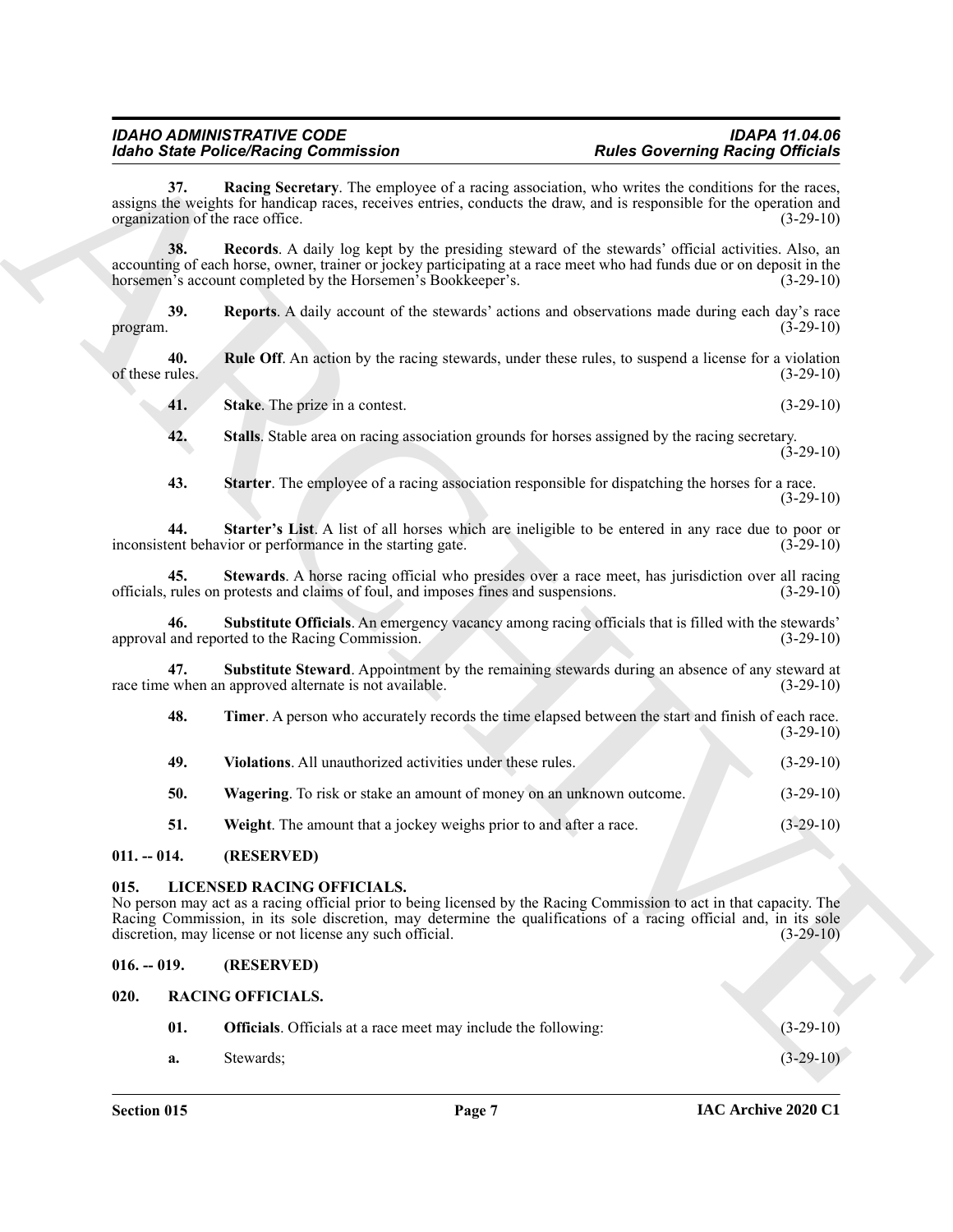<span id="page-7-13"></span><span id="page-7-12"></span><span id="page-7-11"></span><span id="page-7-10"></span><span id="page-7-9"></span><span id="page-7-8"></span><span id="page-7-7"></span><span id="page-7-6"></span><span id="page-7-5"></span><span id="page-7-4"></span><span id="page-7-3"></span><span id="page-7-2"></span><span id="page-7-1"></span><span id="page-7-0"></span>

|                                       | <b>Idaho State Police/Racing Commission</b>                                                                                                                               | <b>Rules Governing Racing Officials</b> |  |
|---------------------------------------|---------------------------------------------------------------------------------------------------------------------------------------------------------------------------|-----------------------------------------|--|
| $\mathbf{b}$ .                        | Racing Secretary;                                                                                                                                                         | $(3-29-10)$                             |  |
| c.                                    | Horsemen's Bookkeeper;                                                                                                                                                    | $(3-29-10)$                             |  |
| d.                                    | Paddock Judge;                                                                                                                                                            | $(3-29-10)$                             |  |
| e.                                    | Identifier;                                                                                                                                                               | $(3-29-10)$                             |  |
| f.                                    | Clerk of Scales;                                                                                                                                                          | $(3-29-10)$                             |  |
| g.                                    | Jockey Room Custodian;                                                                                                                                                    | $(3-29-10)$                             |  |
| h.                                    | Starter;                                                                                                                                                                  | $(3-29-10)$                             |  |
| i.                                    | Timer;                                                                                                                                                                    | $(3-29-10)$                             |  |
| j.                                    | Clocker;                                                                                                                                                                  | $(3-29-10)$                             |  |
| k.                                    | Patrol Judge;                                                                                                                                                             | $(3-29-10)$                             |  |
| 1.                                    | Placing Judge; and                                                                                                                                                        | $(3-29-10)$                             |  |
| m.                                    | Commission Veterinarian;                                                                                                                                                  | $(3-29-10)$                             |  |
| 02.                                   | Other Persons. Any other person designated by the Racing Commission.                                                                                                      | $(3-29-10)$                             |  |
| 021.<br>All racing officials must be: | RACING OFFICIAL QUALIFICATIONS.                                                                                                                                           | $(3-29-10)$                             |  |
| 01.                                   | Of Good Character. Pass all Racing Commission background and fingerprint requirements.                                                                                    | $(3-20-20)$                             |  |
| 02.                                   | Experienced. Experienced and knowledgeable in racing.                                                                                                                     | $(3-29-10)$                             |  |
| 03.<br>rules.                         | Familiar with Rules. Familiar with the duties of the position and with the Racing Commission's                                                                            | $(3-29-10)$                             |  |
| 04.                                   | Mentally and Physically Able. Mentally and physically able to perform the duties of the job.                                                                              | $(3-29-10)$                             |  |
| 05.<br>jurisdiction.                  | In Good Standing. In good standing and not under suspension or ineligible in any racing                                                                                   | $(3 - 29 - 10)$                         |  |
| $022. - 024.$                         | (RESERVED)                                                                                                                                                                |                                         |  |
| 025.                                  | PROHIBITED PRACTICES.<br>While serving in an official capacity, racing officials may not:                                                                                 | $(3-29-10)$                             |  |
| 01.                                   | <b>Ownership</b> . Participate in the sale, purchase, or ownership of any horse racing at the meeting.                                                                    | $(3-29-10)$                             |  |
| 02.                                   | Sell Insurance. Sell or solicit horse insurance on any horse racing at the meeting.                                                                                       | $(3-29-10)$                             |  |
| 03.                                   | Licensed in Other Capacity. Be licensed in any other capacity without permission of the Racing<br>Commission, or in case of an emergency, the permission of the stewards. | $(3-29-10)$                             |  |
|                                       |                                                                                                                                                                           |                                         |  |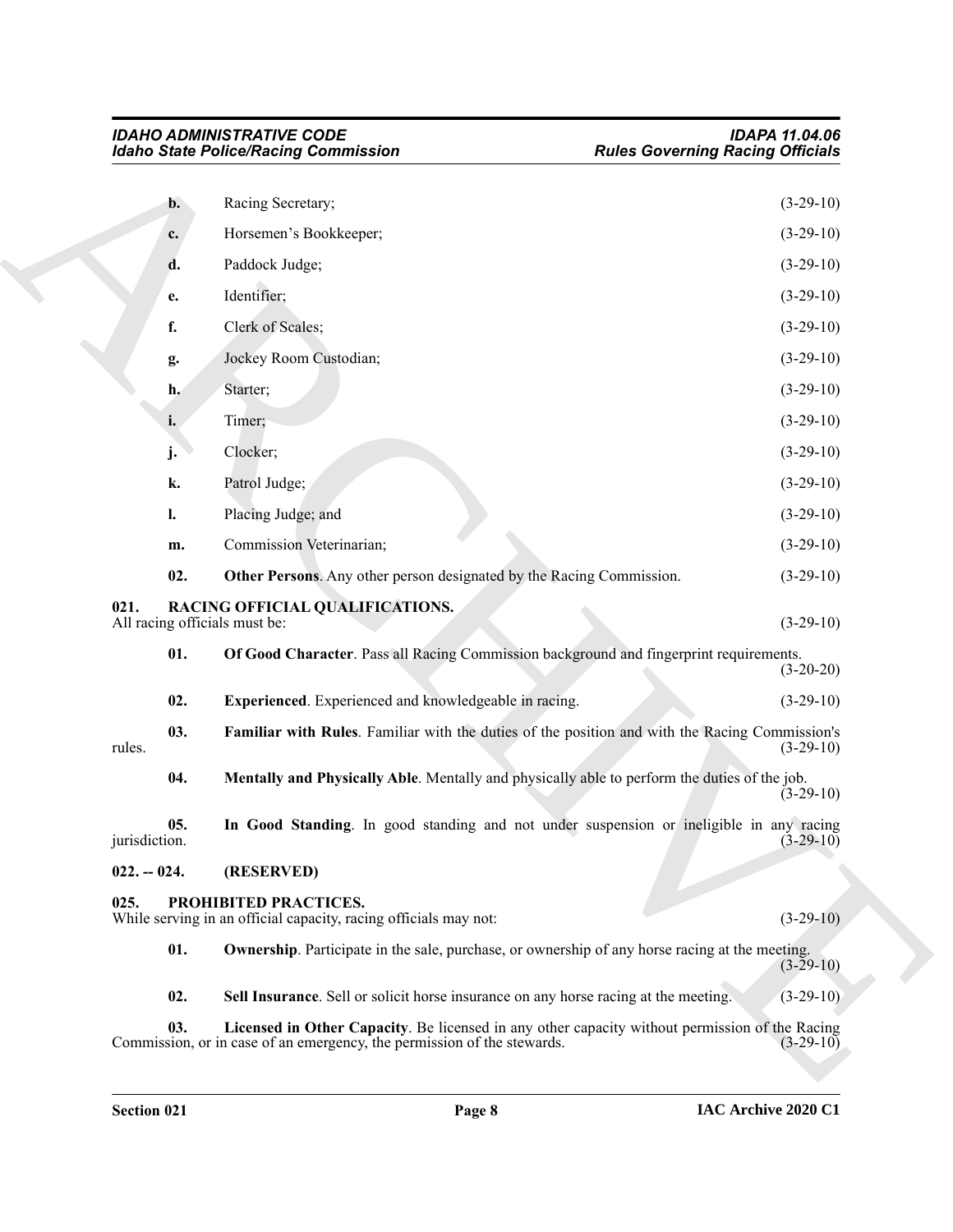<span id="page-8-15"></span>**04.** Wager. Wager on the outcome of any race at the race meet where they are officiating. (3-29-10)

<span id="page-8-14"></span>**05.** Consume Alcohol. Consume or be under the influence of alcohol or any prohibited substances.  $(3-29-10)$ 

#### <span id="page-8-0"></span>**026. -- 029. (RESERVED)**

#### <span id="page-8-16"></span><span id="page-8-1"></span>**030. REPORT OF VIOLATIONS.**

Racing officials must report immediately to the stewards every observed violation of any Racing Commission rules and applicable state or federal laws. (3-29-10)

### <span id="page-8-2"></span>**031. -- 034. (RESERVED)**

#### <span id="page-8-11"></span><span id="page-8-10"></span><span id="page-8-3"></span>**035. COMPLAINTS AGAINST OFFICIALS.**

For the Police Research Commutation<br>
16046 Some Police Research Commutation<br>
161 Waves Waves and Location of the total distribution of the second the second terms of the second terms of the second terms of the second term **01. Complaints Against Racing Official**. Any complaint against a racing official other than a steward must be made to the stewards in writing and signed by the complainant. All such complaints must be reported to the Racing Commission by the stewards, together with a report of the action taken or the recommendation of the stewards. (3-29-10)

<span id="page-8-12"></span>**02.** Complaints Against Stewards. Complaints against any steward must be made in writing to the Commission and signed by the complainant. (3-29-10) Racing Commission and signed by the complainant.

<span id="page-8-13"></span>**03. Responsible for Subordinates**. A racing official may be held responsible by the stewards or the Racing Commission for the actions of any person they supervise. (3-29-10)

#### <span id="page-8-4"></span>**036. -- 039. (RESERVED)**

#### <span id="page-8-21"></span><span id="page-8-5"></span>**040. SUBSTITUTE OFFICIALS.**

When an emergency vacancy exists among racing officials, the stewards or the racing association must fill the vacancy immediately subject to the stewards' approval. Such appointment must be reported to the Racing Commission and will be effective until the vacancy is filled in accordance with these rules. (3-29-10)

#### <span id="page-8-22"></span><span id="page-8-6"></span>**041. SUBSTITUTE STEWARDS.**

Should any steward be absent at race time, and no approved alternate steward be available, the remaining stewards must appoint a substitute for the absent steward. If a substitute steward is appointed, the Racing Commission and the racing association must be notified by the stewards. (3-29-10)

#### <span id="page-8-7"></span>**042. -- 049. (RESERVED)**

#### <span id="page-8-20"></span><span id="page-8-8"></span>**050. STEWARDS QUALIFICATIONS.**

To qualify for appointment as a Steward, the appointee must meet the experience, education and examination requirements necessary to be accredited by the Racing Officials Accreditation Program in association with the Universities of Arizona and Louisville and be in good standing with all racing jurisdictions. The Racing Commission may, with good cause, waive some or all of the requirements of the section. (3-29-10)

#### <span id="page-8-17"></span><span id="page-8-9"></span>**051. STEWARDS GENERAL AUTHORITY.**

The stewards for each race meet are responsible to the Racing Commission for the conduct of the race meet in accordance with the laws of Idaho and all Racing Commission rules. (3-29-10)

<span id="page-8-18"></span>**01. Jurisdiction**. The Board of Stewards' jurisdiction in any matter commences thirty (30) days prior to the first day of a race meet and extends up to and including ninety (90) days following the conclusion of a race meet. However, the Racing Commission may, at its discretion, extend this time period if any matter is not resolved after the conclusion of ninety (90) days. (3-28-18)

<span id="page-8-19"></span>**Suspensions and Fines**. The Stewards may suspend licenses for a period not to exceed one hundred eighty (180) days, or impose fines not to exceed twenty-five hundred dollars (\$2500) or they may impose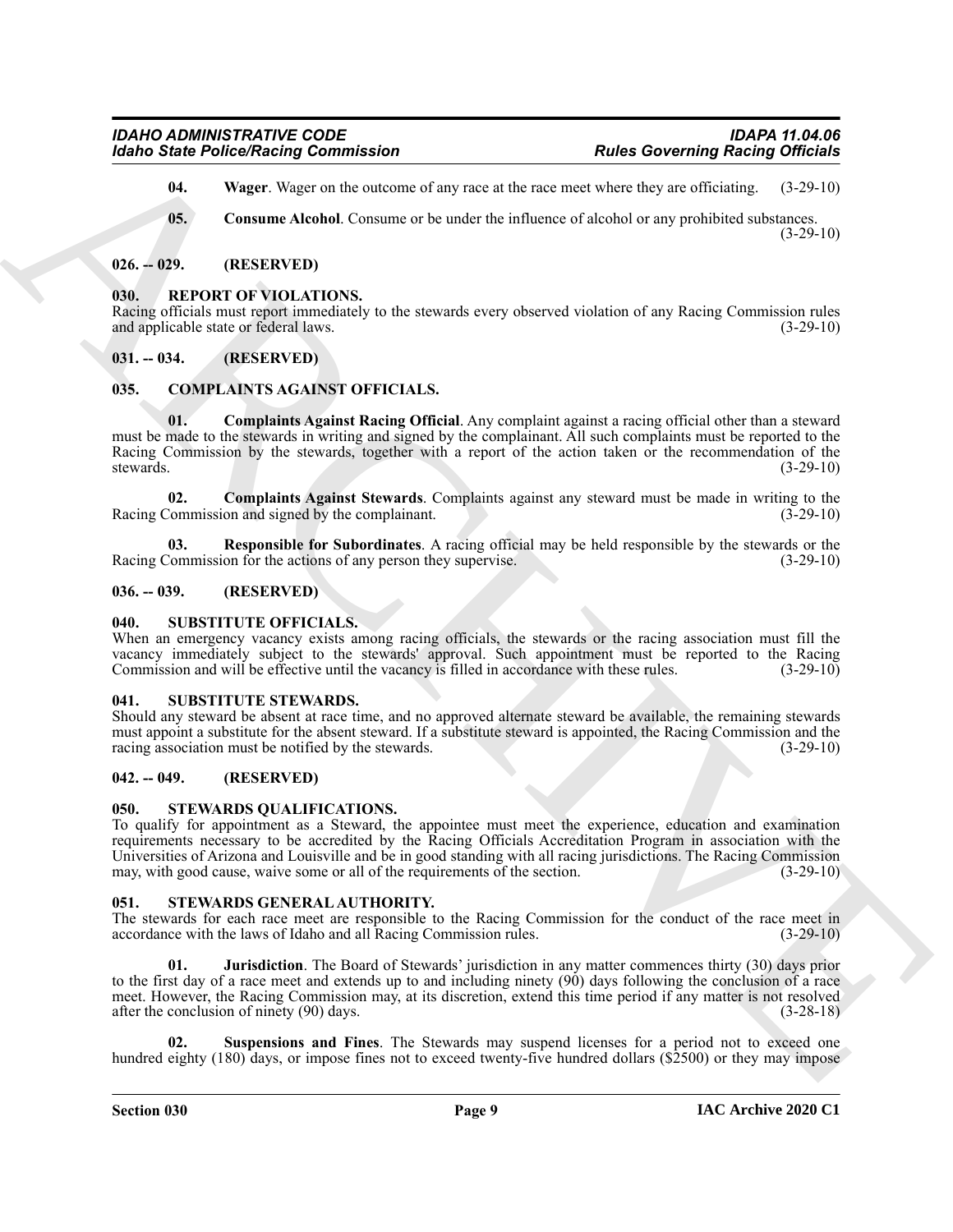both such fine and suspension. (3-29-10)

<span id="page-9-17"></span><span id="page-9-16"></span><span id="page-9-14"></span>**03. Reported**. All such suspensions and fines must be reported to the Racing Commission. (3-29-10)

**04. Stewards Enforce Rules**. The stewards enforce all Racing Commission rules and the racing laws of the State of Idaho. (3-29-10)

**05. Supervision of Officials and Others**. The stewards' authority includes supervision of all racing officials, track management, licensed personnel, other persons responsible for the conduct of racing, and patrons, as necessary to insure compliance with any Racing Commission rules. (3-29-10)

<span id="page-9-15"></span>**06. Resolve Conflicts**. The stewards have authority to resolve conflicts or disputes related to racing scipline violators in accordance with the provisions of any Racing Commission rules. (3-29-10) and to discipline violators in accordance with the provisions of any Racing Commission rules.

<span id="page-9-12"></span>**07.** Interpret Rules. The stewards have the authority to interpret the rules and to decide all questions not specifically covered by the rules. (3-29-10) of racing not specifically covered by the rules.

<span id="page-9-13"></span>**08.** Other. Matters not covered by Racing Commission rules must be determined by the Stewards in conformity with justice and in the best interest of racing. (3-29-10)

#### <span id="page-9-0"></span>**052. -- 054. (RESERVED)**

#### <span id="page-9-8"></span><span id="page-9-1"></span>**055. NUMBER OF STEWARDS.**

Three (3) Stewards must supervise each race meet; (3-20-20)

<span id="page-9-10"></span>**01. Presiding State Steward**. One (1) steward will be assigned, and compensated by the Racing Commission to be the Presiding State Steward; (3-25-16)

<span id="page-9-9"></span>**02. Deputy State Stewards**. Two (2) stewards will be assigned by the Racing Commission to be the Deputy State Stewards and will be compensated by the Racing Commission. (3-20-20)

#### <span id="page-9-18"></span><span id="page-9-2"></span>**056. STEWARDS ON DUTY.**

On each entry, scratch and racing day at least one (1) Steward must be on duty at regularly posted hours. Such duty includes and is not limited to scratch time and when races are drawn. On race day the full Board of Stewards must sit in regular session to exercise the authority and perform the duties imposed.

#### <span id="page-9-3"></span>**057. STEWARDS' PRESENCE.**

<span id="page-9-22"></span><span id="page-9-21"></span><span id="page-9-20"></span><span id="page-9-19"></span>**01.** In Stands. There must be three (3) Stewards in the stands when a race is being run. (3-29-10)

**02. Notice**. The Stewards must take notice of any questionable conduct with or without complaint  $t = (3-29-10)$ 

**03. Investigations**. The Stewards must investigate promptly and render a decision in every protest and in every complaint properly made to them. (3-29-10) (3-29-10)

#### <span id="page-9-4"></span>**058. -- 059. (RESERVED)**

#### <span id="page-9-11"></span><span id="page-9-5"></span>**060. ORDER OF FINISH.**

**Each Contract Professions Commutation Relation**<br>
Motion Similar Police Motion Commutation Relation Contract intervents of the contract of the line of the similar term in the state of the state of the state of the state The stewards determine the official order of finish for each race in accordance with the rules governing horse racing in Idaho. The decision of the stewards as to the official order of finish, including the disqualification of a horse or horses as a result of any event occurring during the running of the race, must be final for purposes of distribution of the pari-mutuel wagering pool. (3-29-10) (3-29-10)

#### <span id="page-9-7"></span><span id="page-9-6"></span>**061. CANCEL WAGERING.**

The stewards have the authority to cancel wagering on an individual betting interest or on an entire race and also have the authority to cancel a pari-mutuel pool for a race or races, if such action is necessary to protect the integrity of pari-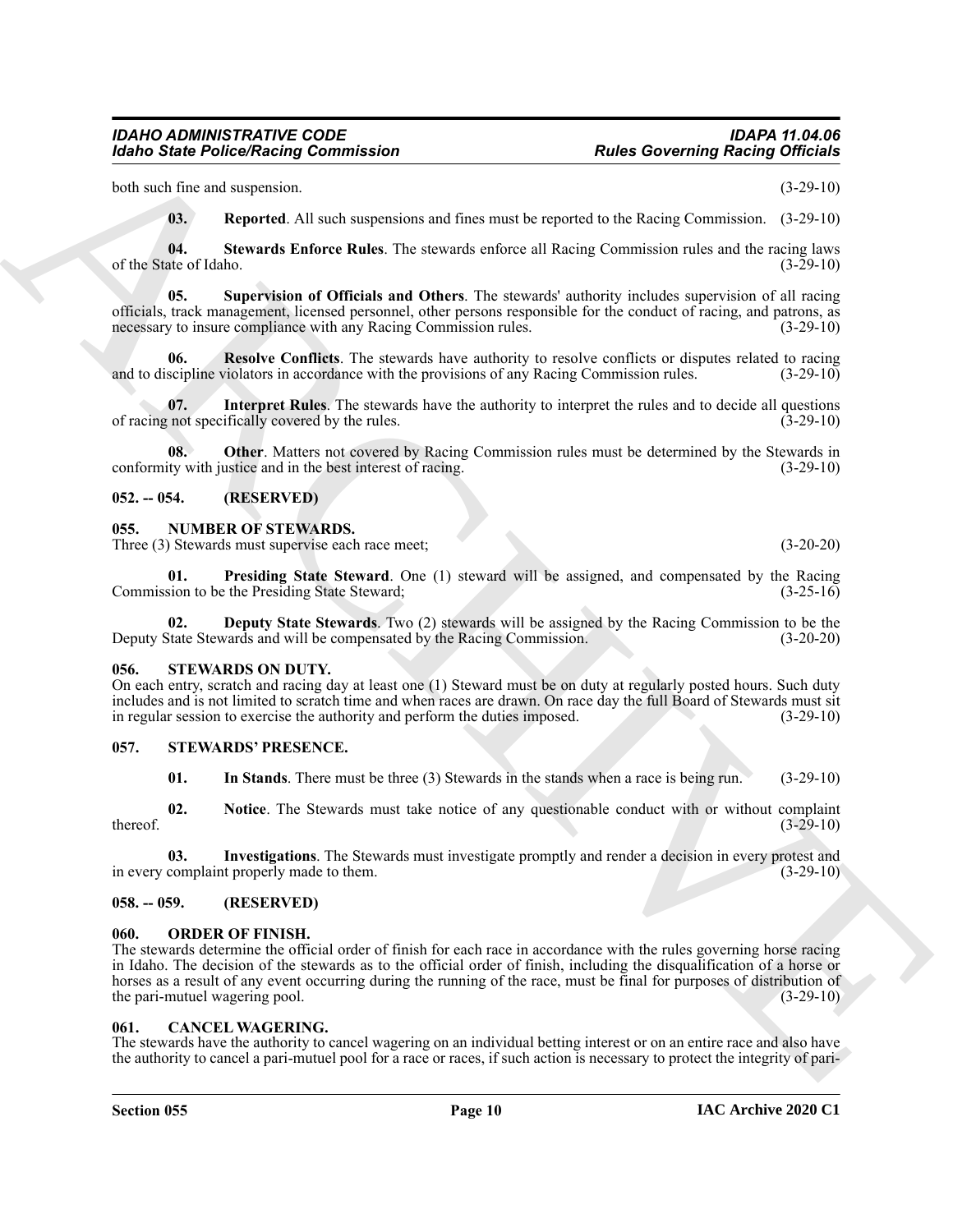# **Section 065 Page 11**

to the exact identification or ownership of said horse, may be removed from the Stewards' List when, in the opinion of

#### **IAC Archive 2020 C1**

**Ownership**. The stewards may place a horse on the Stewards' List when there exists a question as to the exact identification or ownership of said horse. (3-29-10)

<span id="page-10-18"></span>

**02. Inconsistent Performance**. A horse which has been placed on the Stewards' List because of inconsistent performance or behavior, may be removed from the Stewards' List when, in the opinion of the stewards,

the horse can satisfactorily perform competitively in a race without endangering the health or safety of other participants in racing. (3-29-10)

<span id="page-10-17"></span><span id="page-10-16"></span>**03. Identity Established**. A horse which has been placed on the Stewards' List because of questions as

The stewards must maintain a Stewards' List of the horses which are ineligible to be entered in a race because of poor or inconsistent performance or behavior on the racetrack that endangers the health or safety of other participants in racing. (3-29-10) racing.  $(3-29-10)$ 

<span id="page-10-9"></span>the Racing Commission. (3-29-10) (3-29-10) **081. -- 089. (RESERVED)**

<span id="page-10-14"></span><span id="page-10-13"></span>**02. Recommendations**. Any recommendations for improvement by the racing association or action by

<span id="page-10-8"></span>Not later than seven (7) days after the last day of a race meet, the presiding steward must submit to the Racing

**01. Observations**. The Stewards' observations and comments regarding the conduct of the race meet and the overall conditions of the racing association grounds during the race meet; and (3-29-10)

Commission a written report regarding the race meet that contains: (3-20-20)

<span id="page-10-12"></span><span id="page-10-7"></span>**076. -- 079. (RESERVED) 080. RACE MEET REPORT.**

The presiding state steward must maintain a detailed log of the stewards' official activities that describes all questions, disputes, protests, complaints, or objections brought to the attention of the stewards and all interviews, investigations and rulings made by the stewards. The log must be available at all times for inspection by the Racing Commission or its designee. (3-20-20)

**Earlier Professional Commutation.**<br> **Ratios Concerning Basicing Officials**<br>
and a measurement of **EAST RAYTED**<br>
66. STEPHTURE JOCKEY.<br>
ARCHIVE JOCKEY.<br>
ARCHIVE JOCKEY.<br>
ARCHIVE JOCKEY.<br>
ARCHIVE JOCKEY.<br>
ARCHIVE DESCRIPTI **067. -- 069. (RESERVED) 070. STEWARDS DAILY REPORTS.** The stewards must prepare a daily report, on a form approved by the Racing Commission, detailing their actions and observations made during each day's race program. The report must contain the name of the racetrack, the date, the weather and track conditions, claims, inquiries, and objections and any unusual circumstances or conditions. The

<span id="page-10-19"></span><span id="page-10-4"></span>report must be signed by each steward and be filed with the Racing Commission not later than twenty-four (24) hours after the end of each race day. (3-29-10)

<span id="page-10-21"></span><span id="page-10-3"></span><span id="page-10-2"></span>**066. TEMPORARY CHARGE.** The Stewards for reasonable cause may place a horse in the temporary charge of a Trainer of their selection. (3-29-10)

The Stewards for reasonable cause may substitute a Jockey of their selection on any horse. (3-29-10)

#### mutuel wagering. (3-29-10)

*Idaho State Police/Racing Commission* 

<span id="page-10-0"></span>**062. -- 064. (RESERVED)**

<span id="page-10-5"></span>**071. -- 074. (RESERVED)**

<span id="page-10-15"></span><span id="page-10-10"></span>**090. STEWARD'S LIST.**

<span id="page-10-11"></span><span id="page-10-6"></span>**075. PRESIDING STEWARDS LOG.**

<span id="page-10-20"></span><span id="page-10-1"></span>**065. SUBSTITUTE JOCKEY.**

*IDAHO ADMINISTRATIVE CODE IDAPA 11.04.06*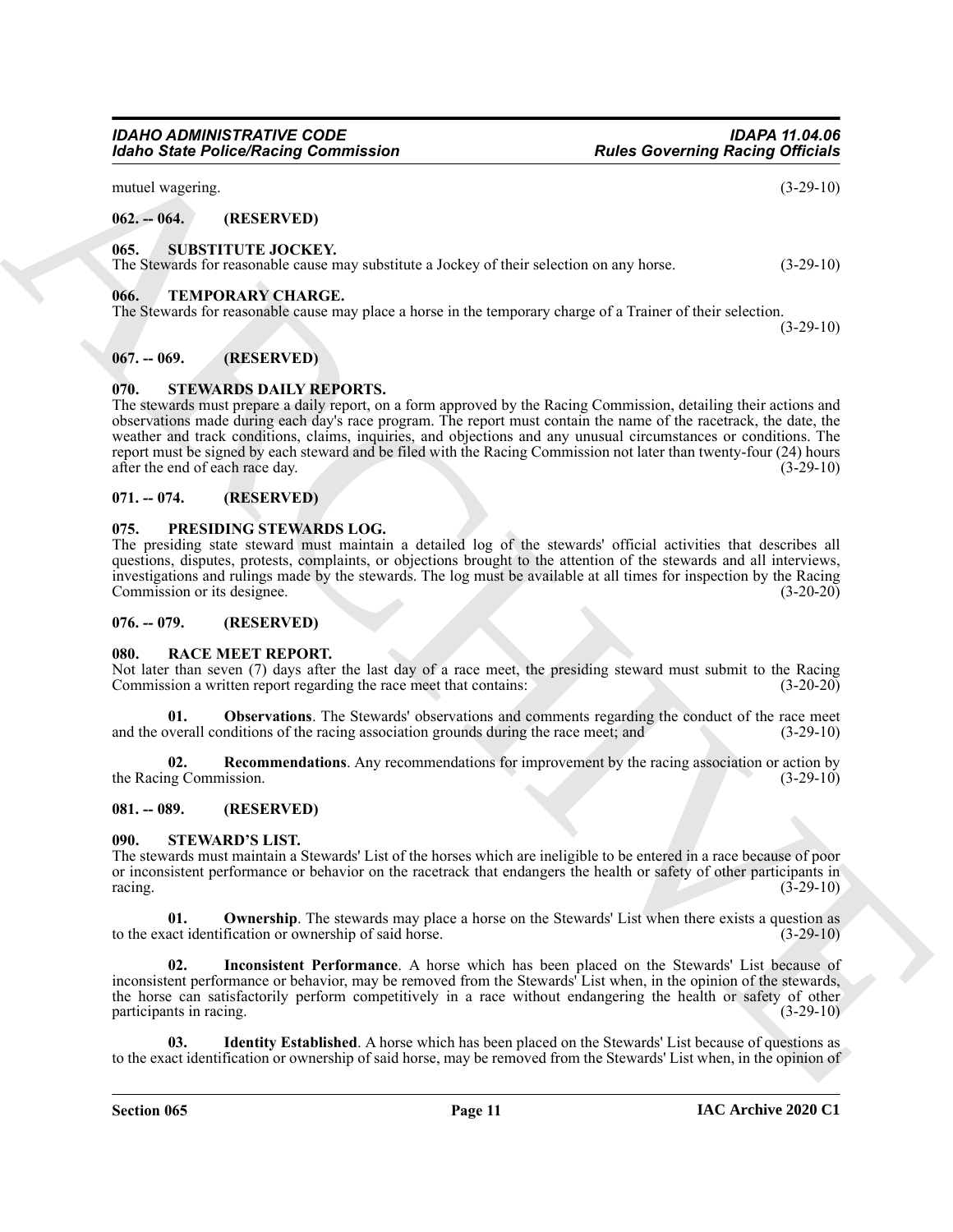the stewards, proof of exact identification or ownership has been established. (3-29-10)

#### <span id="page-11-0"></span>**091. -- 099. (RESERVED)**

#### <span id="page-11-22"></span><span id="page-11-1"></span>**100. RACING SECRETARY.**

The racing secretary is responsible for the programming of races during the race meet, compiling and publishing condition books, assigning weights for handicap races, and must receive all entries, declarations and scratches.

(3-29-10)

#### <span id="page-11-15"></span><span id="page-11-2"></span>**101. FOAL, HEALTH, AND OTHER ELIGIBILITY CERTIFICATES.**

Form of Saint-Poince Neumann is the two-states particles of observation of the states of the states of the states of the states of the states of the states of the states of the states of the states of the states of the st The racing secretary is responsible for receiving, inspecting and safeguarding the foal and health certificates, Equine Infectious Anemia (EIA) test certificates and other documents of eligibility for all horses competing at the track or stabled on the grounds. (3-29-10) stabled on the grounds.

<span id="page-11-16"></span>**01.** Alteration of Sex. The racing secretary determines that the alteration of the sex of a horse has been recorded on the horse's foal certificate and report such to the appropriate breed registry and past performance services. (3-29-10)

<span id="page-11-17"></span>**02. Posterior Digital Neurectomy**. The racing secretary must record on a horse's registration certificate when a posterior digital neurectomy (heel nerving) is performed on that horse. (3-29-10)

#### <span id="page-11-3"></span>**102. -- 104. (RESERVED)**

#### <span id="page-11-18"></span><span id="page-11-4"></span>**105. LIST OF BRED FILLIES AND MARES.**

The racing secretary must maintain a list of all fillies or mares on racing association grounds who have been covered by a stallion. The list must also contain the name of the stallion to which each filly or mare was bred and be made available for inspection by other licensees participating in the race meet. (3-29-10)

#### <span id="page-11-5"></span>**106. -- 109. (RESERVED)**

#### <span id="page-11-11"></span><span id="page-11-6"></span>**110. ALLOCATION OF STALLS.**

The racing secretary determines that stables are properly assigned and maintain a record of arrivals and departures of all horses stabled on racing association grounds. (3-29-10)

#### <span id="page-11-7"></span>**111. -- 114. (RESERVED)**

#### <span id="page-11-12"></span><span id="page-11-8"></span>**115. CONDITIONS.**

The racing secretary determines that all conditions and eligibility requirements for entering races meet Racing Commission rules and cause them to be published to owners, trainers and the Racing Commission and be posted in the racing secretary's office.

<span id="page-11-14"></span>**01. Winnings Included**. For the purpose of establishing conditions, winnings must be considered to include all monies and prizes won up to the time of the start of a race. (3-29-10)

<span id="page-11-13"></span>**02.** Winnings Calculated. Winnings during the year must be calculated by the racing secretary from eding January 1. (3-29-10) the preceding January 1.

#### <span id="page-11-9"></span>**116. -- 119. (RESERVED)**

#### <span id="page-11-19"></span><span id="page-11-10"></span>**120. LISTING OF HORSES.**

The racing secretary must: (3-29-10) (3-29-10)

<span id="page-11-20"></span>**01. Examine Entry Blanks**. Examine all entry blanks and declarations to verify information as set forth therein; and (3-29-10)

<span id="page-11-21"></span>**02. Select Horses**. Select the horses to start and the also eligible horses from the declarations in accordance with Racing Commission rules. (3-29-10)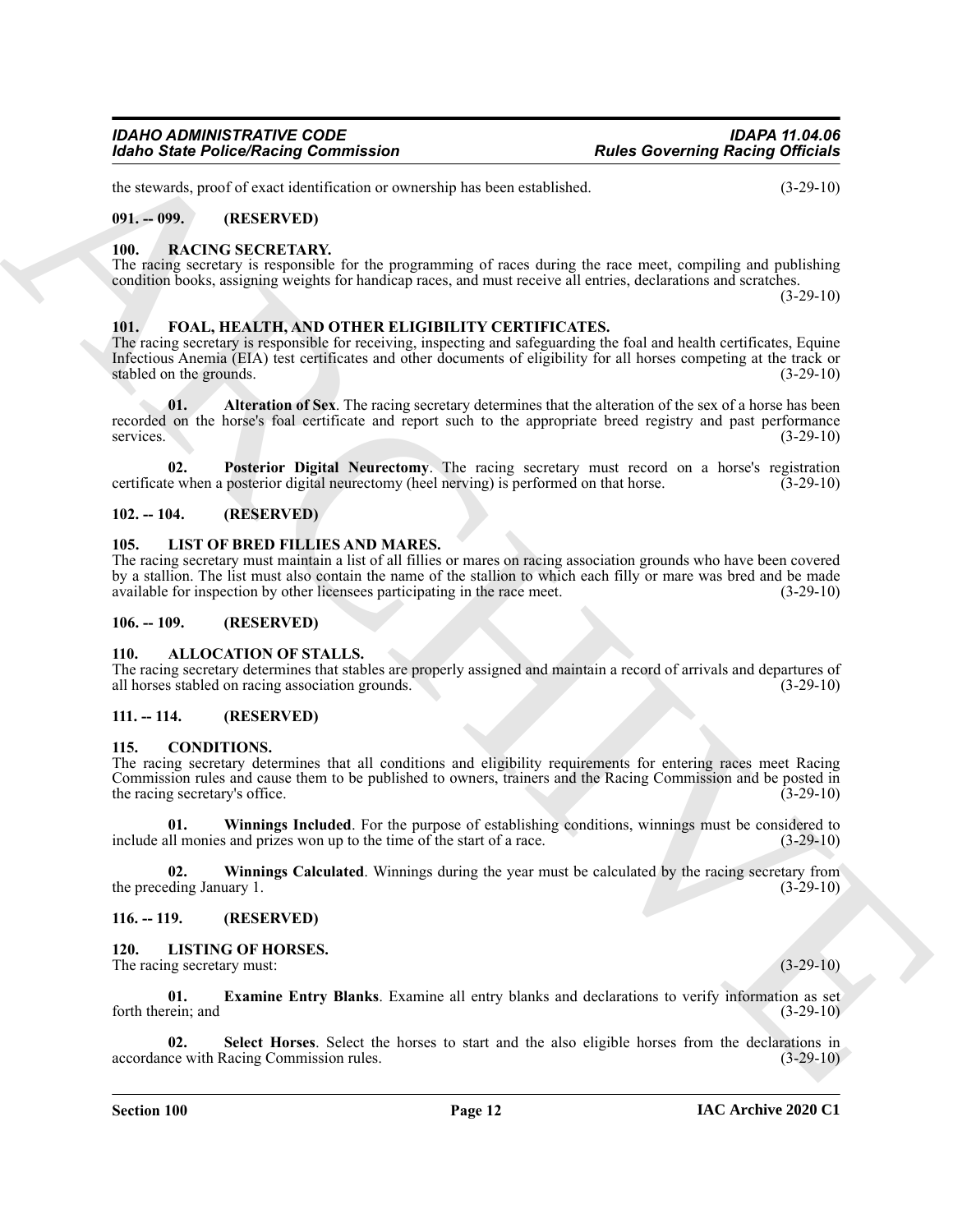#### <span id="page-12-0"></span>**121. -- 124. (RESERVED)**

#### <span id="page-12-22"></span><span id="page-12-1"></span>**125. POSTING OF ENTRIES.**

Upon completion of the draw each day, the racing secretary must post a list of entries in a conspicuous location in the racing office and make the list available to the media. (3-29-10) (3-29-10)

#### <span id="page-12-2"></span>**126. -- 129. (RESERVED)**

#### <span id="page-12-11"></span><span id="page-12-3"></span>**130. DAILY PROGRAM.**

The racing secretary must publish the official daily program, ensuring the accuracy therein of the following information: (3-29-10)

<span id="page-12-17"></span><span id="page-12-16"></span><span id="page-12-14"></span>**01. Sequence of Races**. Sequence of races to be run and post time for the first race; (3-29-10)

**02. Purse, Conditions, and Distance**. The purse, conditions and distance for each race, and current ord for such distance; (3-29-10) track record for such distance;

**03. Owner's Name**. The name of licensed owners of each horse, indicated as leased, if applicable, and description of racing colors to be carried; (3-29-10)

<span id="page-12-18"></span>**04. Trainer and Jockey**. The name of the trainer and the name of the jockey named for each horse with the weight to be carried; (3-29-10) together with the weight to be carried;

**05. Post Position**. The post position and saddle cloth number or designation for each horse if there is a with the saddle cloth designation: (3-29-10) variance with the saddle cloth designation;

<span id="page-12-15"></span><span id="page-12-13"></span><span id="page-12-12"></span>**06. Horse Identification**. Identification of each horse by name, color, sex, age, sire and dam; and (3-29-10)

**07. Other Information**. Such other information as may be requested by the racing association or the Racing Commission. (3-29-10)

#### <span id="page-12-4"></span>**131. -- 134. (RESERVED)**

#### <span id="page-12-21"></span><span id="page-12-5"></span>**135. NOMINATIONS AND DECLARATIONS.**

The racing secretary must examine nominations and declarations and early closing events, late closing events and stakes events to verify the eligibility of all declarations and nominations and compile lists thereof for publication.

 $(3-29-10)$ 

#### <span id="page-12-6"></span>**136. -- 139. (RESERVED)**

#### <span id="page-12-23"></span><span id="page-12-7"></span>**140. STAKES AND ENTRANCE MONEY RECORDS.**

The racing secretary is the caretaker of the permanent records of all stakes and verifies that all entrance monies due are paid prior to entry for races conducted at the meeting. (3-29-10)

#### <span id="page-12-20"></span><span id="page-12-8"></span>**141. -- 149. (RESERVED)**

#### <span id="page-12-9"></span>**150. HORSEMEN'S BOOKKEEPER.**

**Earlier Police Neutral Commutation**<br>
11.1.1-2. **ICENSITY: CONSITY (IVENET)**<br>
13. **ICENSITY: CONSITY (IVENET)**<br>
13. **ICENSITY: CONSITY REPART CONSITY (IVENET)**<br>
13. **ICENSITY: CONSITY REPART CONSITY PROPERTIES**<br>
1 The horsemen's bookkeeper needs to maintain the records and accounts and perform the duties described herein and maintain such other records and accounts and perform such other duties as the racing association and Racing Commission may prescribe. (3-20-20)

#### <span id="page-12-19"></span><span id="page-12-10"></span>**151. FINANCIAL ASSURANCE.**

The horsemen's bookkeeper needs to be insured against crime or employee dishonesty in a manner approved by the Racing Commission. (3-20-20) Racing Commission.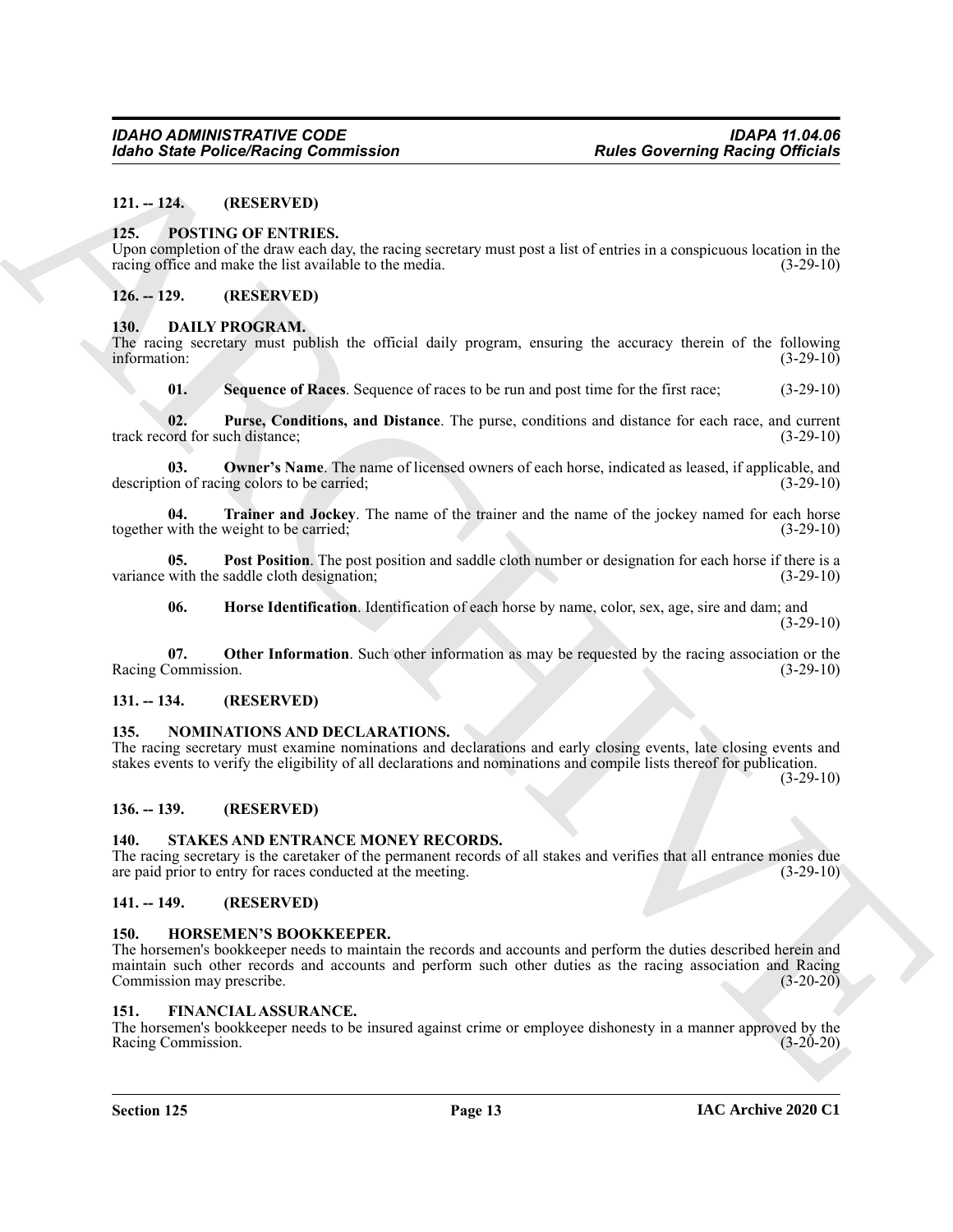#### <span id="page-13-6"></span><span id="page-13-0"></span>**152. -- 154. (RESERVED)**

#### <span id="page-13-1"></span>**155. HORSEMEN'S BOOKKEEPER RECORDS.**

The records must include the name, mailing address, social security number or federal tax identification number, and the state or country of residence of each horse owner, trainer or jockey participating at the race meet who has funds due or on deposit in the horsemen's account. (3-29-10)

<span id="page-13-9"></span>**01. Records Kept Separate**. All records of the horsemen's bookkeeper must be kept separate and apart from the records of the racing association. (3-29-10)

<span id="page-13-10"></span>**02. Records Subject to Inspection**. All records of the horsemen's bookkeeper including records of accounts and monies and funds kept on deposit are subject to inspection by the Racing Commission at any time.

(3-29-10)

<span id="page-13-8"></span>**03. Record of Winnings**. The horsemen's bookkeeper must maintain the record of applicable winning races on all apprentice certificates at the meeting. (3-29-10)

<span id="page-13-7"></span>Apprentice Jockey Certificates. The horsemen's bookkeeper must release apprentice jockey certificates, upon the jockey's departure or upon the conclusion of the race meet. (3-29-10)

#### <span id="page-13-2"></span>**156. -- 159. (RESERVED)**

#### <span id="page-13-11"></span><span id="page-13-3"></span>**160. MONIES AND FUNDS ON ACCOUNT.**

All monies and funds on account with the horsemen's bookkeeper must be maintained: (3-29-10)

<span id="page-13-13"></span><span id="page-13-12"></span>**01. Separate**. Separate and apart from monies and funds of the racing association; (3-29-10)

**02. Insured Account**. In an account insured by the Federal Deposit and Insurance Corporation or the Federal Savings and Loan Insurance Corporation. (3-29-10)

#### <span id="page-13-4"></span>**161. -- 164. (RESERVED)**

#### <span id="page-13-14"></span><span id="page-13-5"></span>**165. PAYMENT OF PURSES.**

The horsemen's bookkeeper must receive, maintain and disburse the purses of each race and all stakes, entrance money, jockey fees, purchase money in claiming races, along with all applicable taxes and other monies that properly come into horsemen's bookkeeper possession in accordance with the provisions of Racing Commission rules and any applicable State or Federal statutes. (3-29-10)

<span id="page-13-17"></span><span id="page-13-16"></span>**01. Disbursement Upon Request**. The horsemen's bookkeeper must disburse the purse of each race and all stakes, entrance money, jockey fees and purchase money in claiming races, along with all applicable taxes, upon request, within forty-eight (48) hours of receipt of notification that all tests with respect to such races have cleared the drug testing laboratory(ies) as reported by the stewards or the Racing Commission, except that minimum jockey mount fees may be disbursed prior to notification that the tests have cleared the testing laboratory(ies).

 $(3-29-10)$ 

Globo Sinte Police/Neising Commission<br>
1921. - 14. (1932) 11. (1932) 11. (1932) 11. (1933) 11. (1933) 11. (1933) 11. (1933) 11. (1933) 11. (1933) 11. (1933) 11. (1933) 11. (1933) 11. (1933) 11. (1933) 11. (1933) 11. (1933 **02. No Prior Request**. Absent a prior request, the horsemen's bookkeeper must disburse monies to the persons entitled to receive same within fifteen (15) days after the last race day of the race meet, including purses for official races, provided that all tests with respect to such races have cleared the drug testing laboratory(ies) as reported by the stewards, and provided further that no protest or appeal has been filed with the stewards or the Racing Commission. (3-29-10) Commission. (3-29-10)

<span id="page-13-15"></span>**Disbursement Not A Finding**. The fact that purse money has been distributed prior to the issuance of a laboratory report may not be deemed a finding that no chemical substance has been administered, in violation of any Racing Commission rules, to the horse earning such purse money. (3-29-10)

<span id="page-13-18"></span>**04. Protests**. In the event a protest or appeal has been filed with the stewards or the Racing Commission, the horsemen's bookkeeper must disburse the purse within forty-eight (48) hours of receipt of dismissal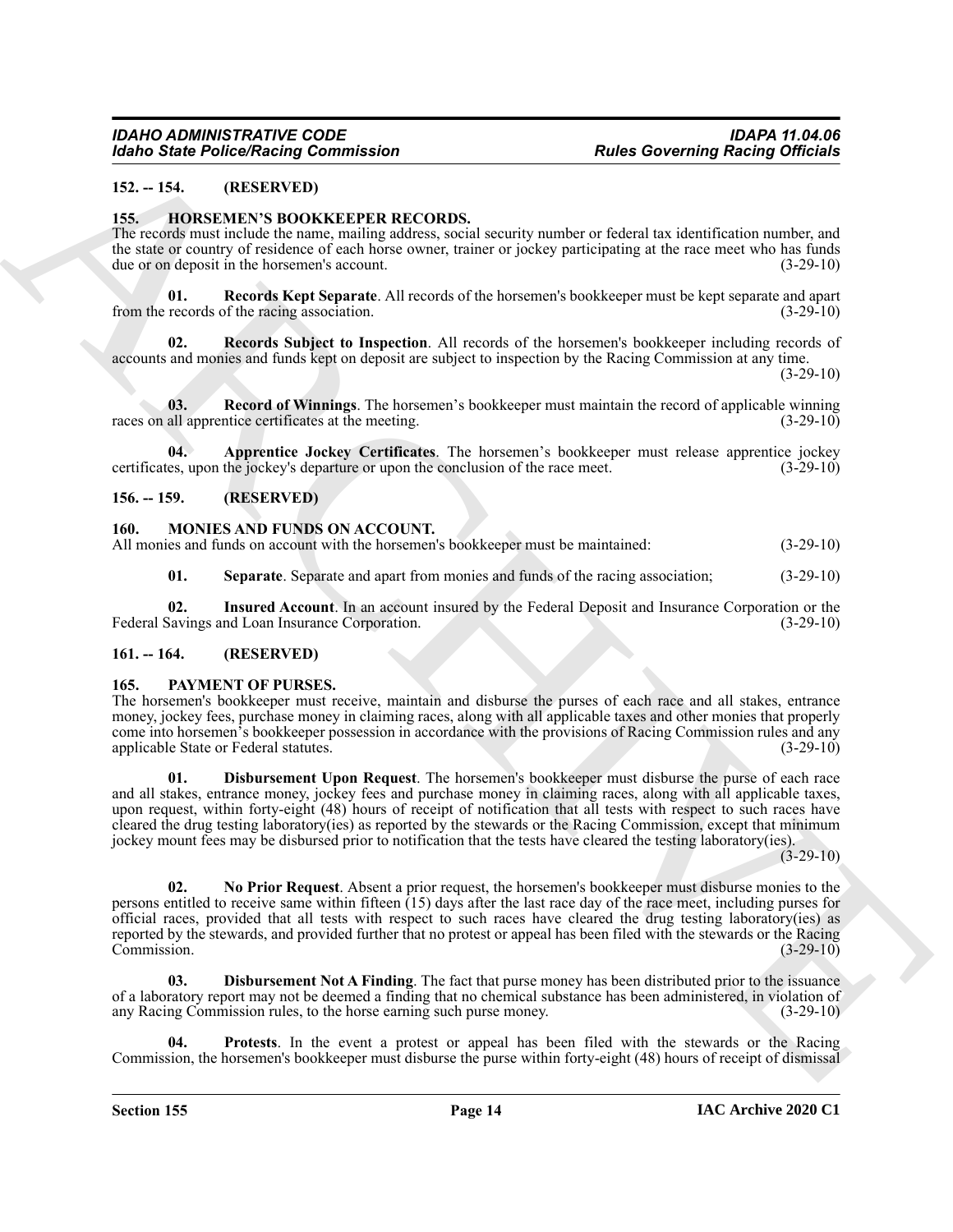or a final non-appealable order disposing of such protest or appeal. (3-29-10)

#### <span id="page-14-0"></span>**166. -- 169. (RESERVED)**

#### <span id="page-14-19"></span><span id="page-14-1"></span>**170. OTHER MONIES.**

The horsemen's bookkeeper may accept monies due belonging to other organizations or recognized race meets, provided prompt return is made to the organization to which the money is due. (3-29-10) provided prompt return is made to the organization to which the money is due.

#### <span id="page-14-2"></span>**171. -- 199. (RESERVED)**

#### <span id="page-14-20"></span><span id="page-14-3"></span>**200. PADDOCK JUDGE.**

The Paddock Judge is in charge of the paddock and must comply with IDAPA 11.04.10, "Rules Governing Live Horse Races." (3-29-10) Horse Races." (3-29-10)

#### <span id="page-14-4"></span>**201. -- 209. (RESERVED)**

#### <span id="page-14-21"></span><span id="page-14-5"></span>**210. PADDOCK JUDGE'S LIST.**

The paddock judge must maintain a list of horses which may not be entered in a race because of poor or inconsistent behavior in the paddock that endangers the health or safety of other participants in racing. (3-29-10)

<span id="page-14-22"></span>**01. Provide List to Stewards**. At the end of each race day, the paddock judge must provide a copy of o the stewards. (3-29-10) the List to the stewards.

<span id="page-14-23"></span>**02. Removal from List**. To be removed from the paddock judge's List, a horse must be schooled in the paddock and demonstrate to the satisfaction of the paddock judge and the stewards that the horse is capable of performing safely in the paddock.

#### <span id="page-14-6"></span>**211. -- 219. (RESERVED)**

#### <span id="page-14-15"></span><span id="page-14-7"></span>**220. HORSE IDENTIFIER.**

The Horse Identifier is responsible for positively identifying all horses entered to race and must: (3-20-20)

<span id="page-14-17"></span><span id="page-14-16"></span>**01. Inspection**. Inspect, identify and prepare I.D. cards by using the lip tattoo, markings from photos, written descriptions, or National Animal Identification System compliant devices. (3-20-20)

**Each State Police/Resing Commission**<br> **Archives Convenience Commission**<br>
16. Let us the special vector depends on the probability and probability and the special vector of the special vector of the special vector of the **02. Examination**. Examine every starter in the paddock for sex, color, markings and lip tattoo or other identification method approved by the appropriate breed registry and the Racing Commission for comparison with its registration certificate to verify the horse's identity; and (3-20-20)

<span id="page-14-18"></span>**03. Report Violation**. Report to the stewards any horse not properly identified or whose registration certificate is not in conformity with any Racing Commission rules. (3-20-20)

#### <span id="page-14-8"></span>**221. -- 229. (RESERVED)**

<span id="page-14-10"></span><span id="page-14-9"></span>**230. CLERK OF SCALES.** The Clerk of the Scales must: (3-29-10)

<span id="page-14-13"></span>**Verify Presence**. Verify the presence of all jockeys in the jockeys' room at the appointed time and verify that all such jockeys have a current jockey's license issued by the Racing Commission; (3-29-10)

<span id="page-14-14"></span>**02. Verify Weight**. Verify the correct weight of each jockey according to IDAPA 11.04.10 "Rules Governing Live Horse Races"; (3-29-10)

**03. Report Infractions**. Promptly report to the stewards any infraction of the rules with respect to veighing, riding equipment or conduct; weight, weighing, riding equipment or conduct;

<span id="page-14-12"></span><span id="page-14-11"></span>**04. Record Data**. Record all required data on the scale sheet and submit that data to the horsemen's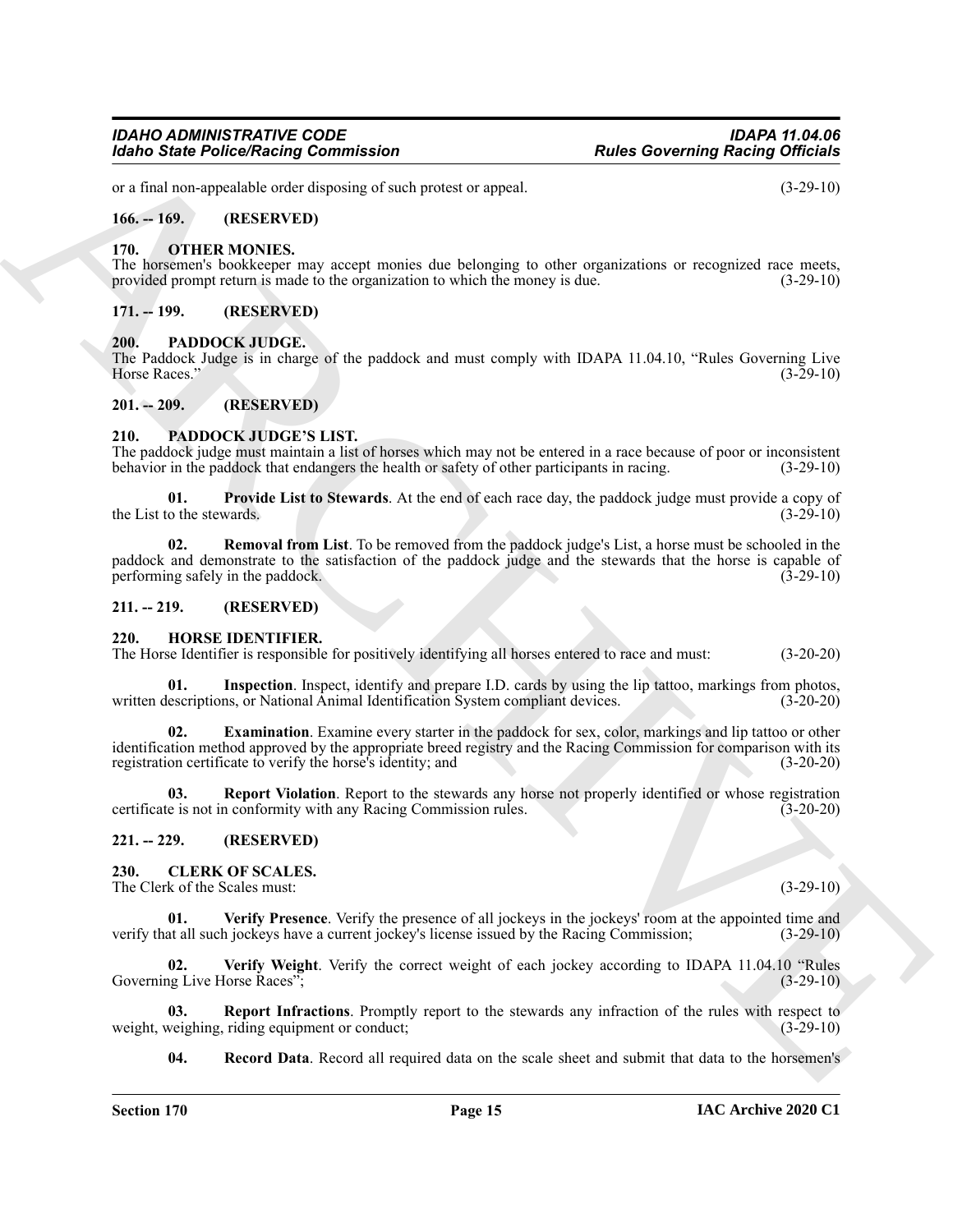<span id="page-15-17"></span><span id="page-15-14"></span><span id="page-15-13"></span><span id="page-15-12"></span><span id="page-15-11"></span><span id="page-15-1"></span><span id="page-15-0"></span>

| bookkeeper at the end of each race day; and<br>05.<br>Assume Duties. Assume the duties of the jockey room custodian in his absence.<br>(RESERVED)<br>$231. - 239.$<br>240.<br>JOCKEY ROOM CUSTODIAN.<br>The jockey room custodian must:<br>Supervise Conduct. Supervise the conduct of the jockeys and their attendants while they are in the<br>01.<br>jockey room;                                                                                                                                                                                                 | $(3-29-10)$<br>$(3-29-10)$<br>$(3-29-10)$ |
|----------------------------------------------------------------------------------------------------------------------------------------------------------------------------------------------------------------------------------------------------------------------------------------------------------------------------------------------------------------------------------------------------------------------------------------------------------------------------------------------------------------------------------------------------------------------|-------------------------------------------|
|                                                                                                                                                                                                                                                                                                                                                                                                                                                                                                                                                                      |                                           |
|                                                                                                                                                                                                                                                                                                                                                                                                                                                                                                                                                                      |                                           |
|                                                                                                                                                                                                                                                                                                                                                                                                                                                                                                                                                                      |                                           |
|                                                                                                                                                                                                                                                                                                                                                                                                                                                                                                                                                                      |                                           |
|                                                                                                                                                                                                                                                                                                                                                                                                                                                                                                                                                                      | $(3-29-10)$                               |
| 02.<br><b>Ensure Safety</b> . Ensure all jockeys are in the correct colors and wearing Racing Commission<br>approved riding vest and helmet before leaving the jockey room to prepare for mounting their horses;                                                                                                                                                                                                                                                                                                                                                     | $(3-29-10)$                               |
| Display Program. Keep a daily program displayed in plain view for the jockeys so they may have<br>03.<br>ready access to mounts that may become available;                                                                                                                                                                                                                                                                                                                                                                                                           | $(3-29-10)$                               |
| 04.<br>Secure Jockey Room. Keep unauthorized persons out of the jockey room; and                                                                                                                                                                                                                                                                                                                                                                                                                                                                                     | $(3-29-10)$                               |
| 05.<br>Report to Stewards. Report to the stewards any unusual occurrences in the jockey room.                                                                                                                                                                                                                                                                                                                                                                                                                                                                        | $(3-29-10)$                               |
| (RESERVED)<br>$241. - 249.$                                                                                                                                                                                                                                                                                                                                                                                                                                                                                                                                          |                                           |
| 250.<br><b>STARTER.</b><br>The Starter must have complete jurisdiction over the starting gate, the starting of horses in accordance with IDAPA<br>11.04.10 "Rules Governing Live Horse Races."                                                                                                                                                                                                                                                                                                                                                                       | $(3-29-10)$                               |
| Assess Jockey's Ability. The Starter must assess the ability of each person applying for a jockey's<br>01.<br>license in breaking from the starting gate and working a horse in the company of other horses, and make said<br>assessment known to the stewards.                                                                                                                                                                                                                                                                                                      | $(3-29-10)$                               |
| (RESERVED)<br>$251. - 259.$                                                                                                                                                                                                                                                                                                                                                                                                                                                                                                                                          |                                           |
| <b>ASSISTANT STARTERS.</b><br><b>260.</b><br>Assistant Starters are under the direct control and responsibility of the Starter.                                                                                                                                                                                                                                                                                                                                                                                                                                      | $(3-29-10)$                               |
| $261. - 269.$<br>(RESERVED)                                                                                                                                                                                                                                                                                                                                                                                                                                                                                                                                          |                                           |
| <b>STARTER'S LIST.</b><br>270.<br>No horse will be permitted to start in a race unless approval is given by the starter. The starter must maintain a<br>Starter's List of all horses which are ineligible to be entered in any race because of poor or inconsistent behavior or<br>performance in the starting gate. Such horse will be refused entry until it has demonstrated to the starter that it has<br>been satisfactorily schooled in the gate and can be removed from the Starter's List. Schooling must be under the direct<br>supervision of the starter. | $(3-29-10)$                               |
| $271. - 299.$<br>(RESERVED)                                                                                                                                                                                                                                                                                                                                                                                                                                                                                                                                          |                                           |
| TIMER.<br>300.<br>In the absence of an electronic timer, the timer must:                                                                                                                                                                                                                                                                                                                                                                                                                                                                                             | $(3-29-10)$                               |
| 01.<br>Record Time. Accurately record the time elapsed between the start and finish of each race;                                                                                                                                                                                                                                                                                                                                                                                                                                                                    | $(3-29-10)$                               |
| 02.<br>Record From the Instant the First Horse Leaves. Record from the instant that the first horse<br>leaves the point from which the distance is measured until the first horse reaches the finish line;                                                                                                                                                                                                                                                                                                                                                           | $(3-29-10)$                               |

#### <span id="page-15-19"></span><span id="page-15-18"></span><span id="page-15-16"></span><span id="page-15-15"></span><span id="page-15-10"></span><span id="page-15-5"></span><span id="page-15-4"></span><span id="page-15-3"></span><span id="page-15-2"></span>**260. ASSISTANT STARTERS.**

#### <span id="page-15-6"></span>**261. -- 269. (RESERVED)**

#### <span id="page-15-20"></span><span id="page-15-7"></span>**270. STARTER'S LIST.**

#### <span id="page-15-8"></span>**271. -- 299. (RESERVED)**

#### <span id="page-15-23"></span><span id="page-15-22"></span><span id="page-15-21"></span><span id="page-15-9"></span>**300. TIMER.**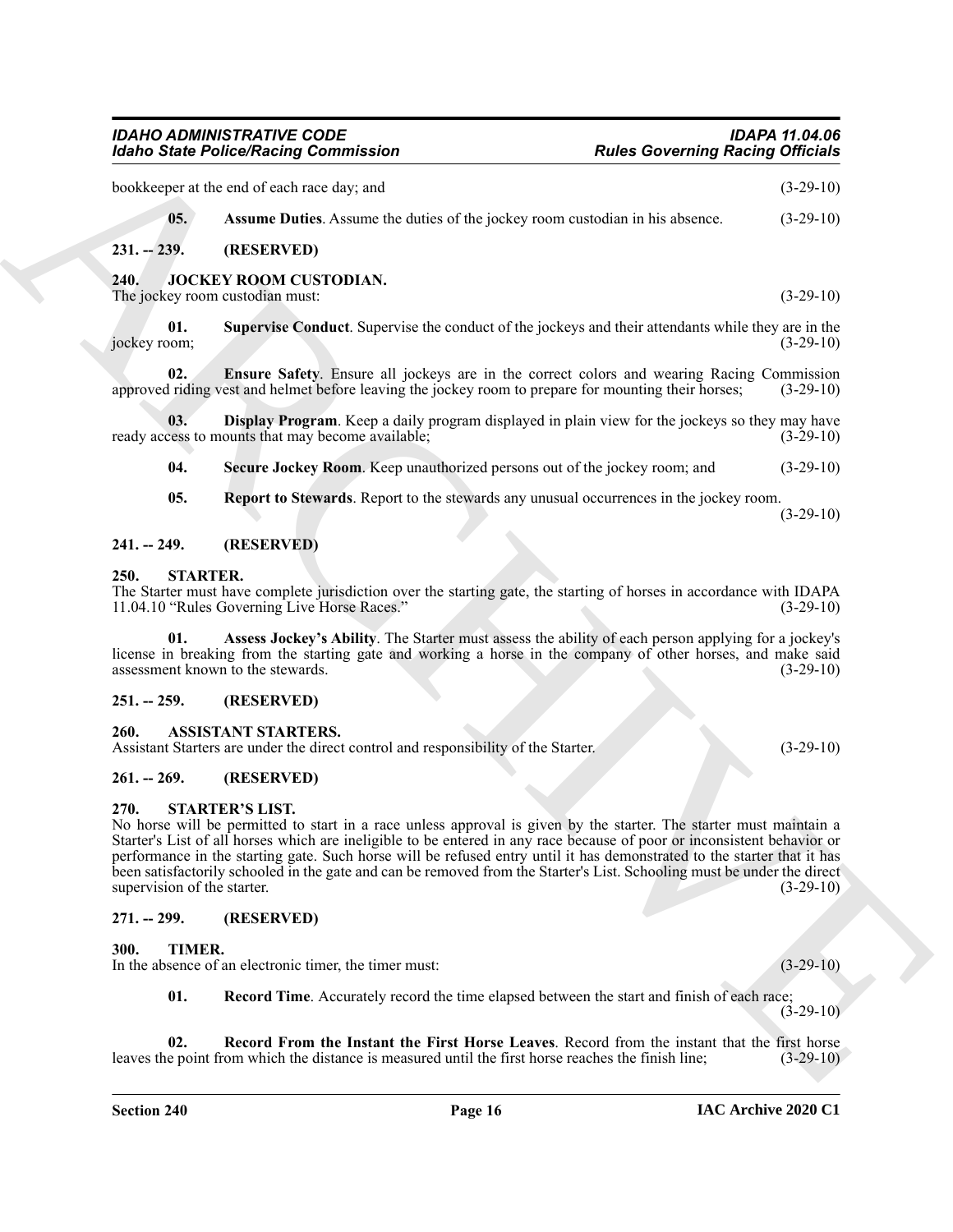For the Police Relation Commutation<br>
(a) The Contentration Commutation<br>
(a) The Contentration Commutation<br>
The Contentration Commutation<br>
The Contentration Contentration Contentration (a) The Contentration Contentration C **03. Post Quarter Times**. At a racetrack equipped with an appropriate infield totalisator board, post the quarter times (splits) for thoroughbred races in fractions as a race is being run. For quarter horse races, the timer must post the official times in hundredths of a second; (3-29-10)

<span id="page-16-21"></span><span id="page-16-20"></span>**04. Time All Races**. For back-up purposes, also use a stopwatch to time all races. In time trials, ensure ast three (3) stopwatches are used by the stewards or their designees: and (3-29-10) that at least three  $(3)$  stopwatches are used by the stewards or their designees; and

<span id="page-16-19"></span>**05. Maintain Record**. Maintain a printed record of fractional and finish times of each race and have same available for inspection by the stewards or the Racing Commission on request. (3-29-10)

#### <span id="page-16-0"></span>**301. -- 309. (RESERVED)**

#### <span id="page-16-9"></span><span id="page-16-1"></span>**310. CLOCKER.**

The clocker must be present during training hours at each track on racing association grounds, which is open for training, to identify each horse working out and to accurately record the distances and times of each horse's workout and must: (3-20-20) and must:  $(3-20-20)$ 

<span id="page-16-11"></span>**01. List of Workouts**. Each day, prepare a list of workouts that describes the name of each horse which worked along with the distance and time of each horse's workout. (3-20-20)

<span id="page-16-10"></span>**02. Deliver List**. At the conclusion of training hours, deliver a copy of the list of workouts to the and the racing secretary. (3-20-20) stewards and the racing secretary.

#### <span id="page-16-2"></span>**311. -- 319. (RESERVED)**

#### <span id="page-16-13"></span><span id="page-16-3"></span>**320. PATROL JUDGE.**

The patrol judge, when utilized, is responsible for observing the race and reporting information concerning the race to the stewards. If the track's video replay system is deemed adequate, use of patrol judges is optional. (3-29-10)

#### <span id="page-16-4"></span>**321. -- 329. (RESERVED)**

#### <span id="page-16-12"></span><span id="page-16-5"></span>**330. GATE JUDGE.**

The Racing Commission may require each track to employ a gate judge whose duties include being present at the starting gate just prior to the running of each race to observe and report any violations of the rules to the stewards, and to otherwise assist the stewards as they may so order. (3-29-10)

#### <span id="page-16-6"></span>**331. -- 339. (RESERVED)**

#### <span id="page-16-18"></span><span id="page-16-7"></span>**340. PLACING JUDGE.**

The placing judges, if utilized, determine the order of finish in a race as the horses pass the finish line. (3-29-10)

#### <span id="page-16-14"></span><span id="page-16-8"></span>**341. PHOTO FINISH.**

In the event the placing judges or the stewards request a photo of the finish, the photo finish sign must be posted on the totalisator board. (3-29-10) (3-29-10)

<span id="page-16-15"></span>**01. Order of Finish**. Following their review of the photo finish, the placing judges, with the approval of the stewards, determine the exact order of finish for all horses participating in the race. (3-29-10)

<span id="page-16-16"></span>**02. Photographic Print**. In the event a photo was requested, the placing judges must cause a photographic print of said finish to be produced. The finish photograph, when needed, will be used by the placing judges as an aid in determining the correct order of finish. (3-20-20)

<span id="page-16-17"></span>**03. Photographic Prints Displayed**. Upon determination of the correct order of finish of a race in which the placing judges have utilized a photographic print to determine the first four (4) finishers, the placing judges must cause prints of said photograph to be displayed publicly in the grandstand and clubhouse areas of the racetrack.

 $(3-29-10)$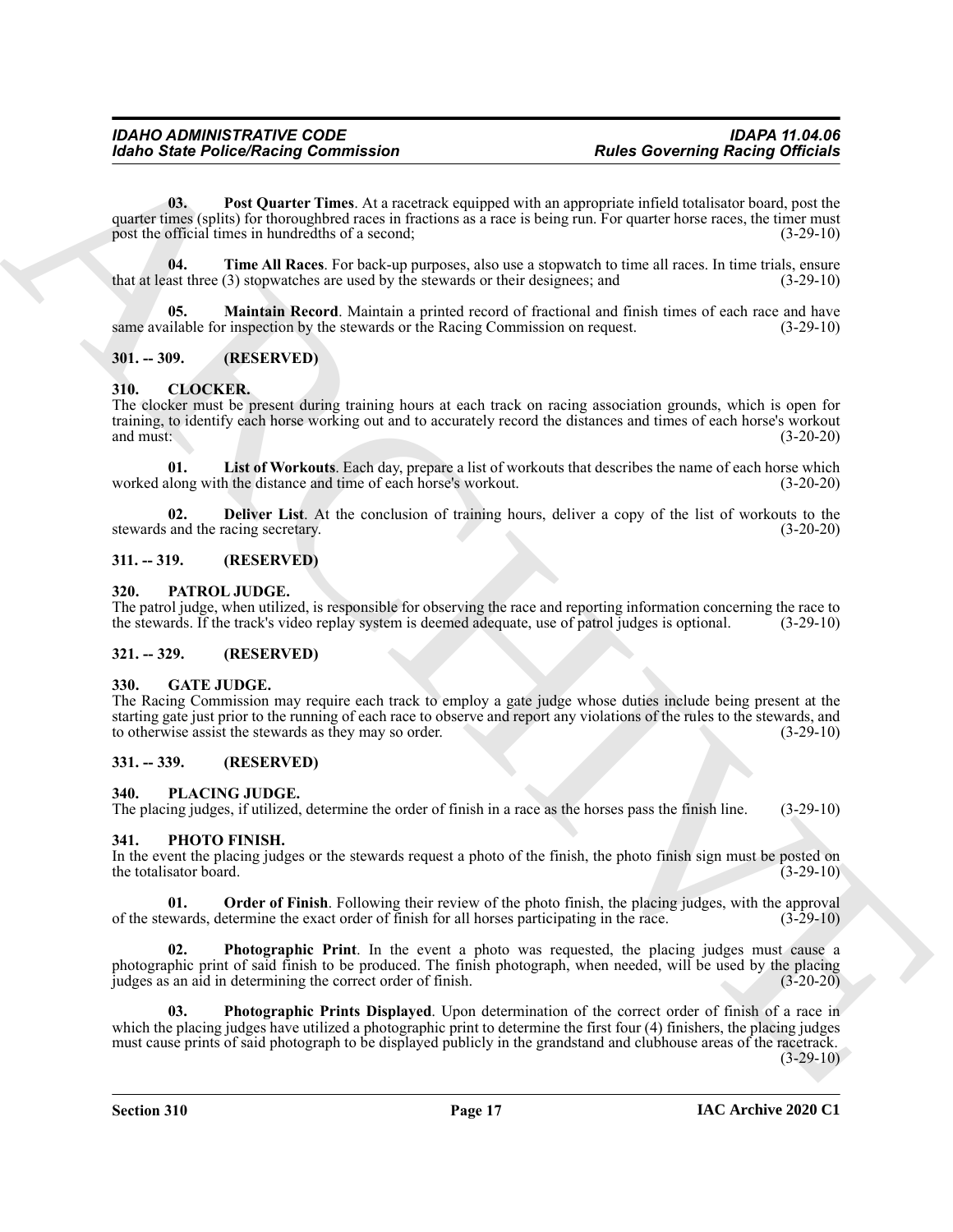#### <span id="page-17-13"></span><span id="page-17-0"></span>**342. DEAD HEATS.**

In the event the placing judges determine that two (2) or more horses finished the race simultaneously and cannot be separated as to their order of finish, a dead heat must, with the approval of the stewards, be declared. (3-29-10)

#### <span id="page-17-1"></span>**343. -- 349. (RESERVED)**

#### <span id="page-17-12"></span><span id="page-17-2"></span>**350. COMMISSION VETERINARIAN QUALIFICATIONS.**

The Commission Veterinarian must be a graduate of an accredited school of veterinary medicine and licensed to practice veterinary medicine in Idaho. (3-29-10)

#### <span id="page-17-11"></span><span id="page-17-3"></span>**351. COMMISSION VETERINARIAN AUTHORITY.**

**Earth Pointer Research Commutation**<br> **ARCHIVE CONSULTER CONSULTER CONSULTER CONSULTER CONSULTER CONSULTER CONSULTER CONSULTER CONSULTER CONSULTER CONSULTER CONSULTER CONSULTER CONSULTER CONSULTER CONSULTER CONSULTER CONS** The Commission Veterinarian has the authority to supervise the actions of veterinarians licensed by the Racing Commission while they are practicing at any location under the jurisdiction of the Racing Commission in accordance with IDAPA 11.04.11, "Rules Governing Equine Veterinary Practices, Permitted Medications, Banned Substances, and Drug Testing of Horses." (3-29-10)

#### <span id="page-17-14"></span><span id="page-17-4"></span>**352. EXAMINATION OF HORSES.**

<span id="page-17-17"></span>**01. Examination of Horses**. The Commission Veterinarian must examine each horse prior to racing and report to the Stewards any horse that is not of the age or condition that is satisfactory for the type of racing to be conducted at the meeting. (3-29-10) conducted at the meeting.

<span id="page-17-15"></span>**02. Declared Ineligible**. The Stewards may declare any such horse as reported as ineligible to be entered or started at the meeting until such time as the Commission Veterinarian certifies such horse to be raceably sound. (3-29-10) sound.  $(3-29-10)$ 

<span id="page-17-19"></span>**03. Present In Paddock**. The Commission Veterinarian must be present in the paddock on the race course during the saddling, the parade and at the starting gate and until the horses are dispatched from the gate for the race.  $(3-29-10)$ 

<span id="page-17-16"></span>**04. Emergencies**. The Commission Veterinarian has the authority to treat any horse in event of an emergency, accident or injury, the details of which must be immediately reported to the Stewards. (3-29-10)

<span id="page-17-18"></span>**05. Humanely Destroy**. The Commission Veterinarian is authorized to humanely destroy any horse which is so seriously injured that it is in the best interest of racing to so act and every horse owner and trainer participating in a race in Idaho does consent thereto. This authorization to destroy the horse is extended only in the event the owner or trainer is not present. (3-29-10)

#### <span id="page-17-10"></span><span id="page-17-5"></span>**353. COMMISSION VETERINARIAN.**

The Commission Veterinarian is responsible to the Stewards for the conduct of horses and their attendants in the receiving and detention barn. (3-29-10)

#### <span id="page-17-6"></span>**354. -- 359. (RESERVED)**

#### <span id="page-17-9"></span><span id="page-17-7"></span>**360. ADDITIONAL RACING OFFICIALS.**

The Racing Commission may create additional racing official positions, as needed. Persons selected for these positions are considered racing officials and are subject to the general qualifications outlined in this chapter.

 $(3-29-10)$ 

#### <span id="page-17-8"></span>**361. -- 999. (RESERVED)**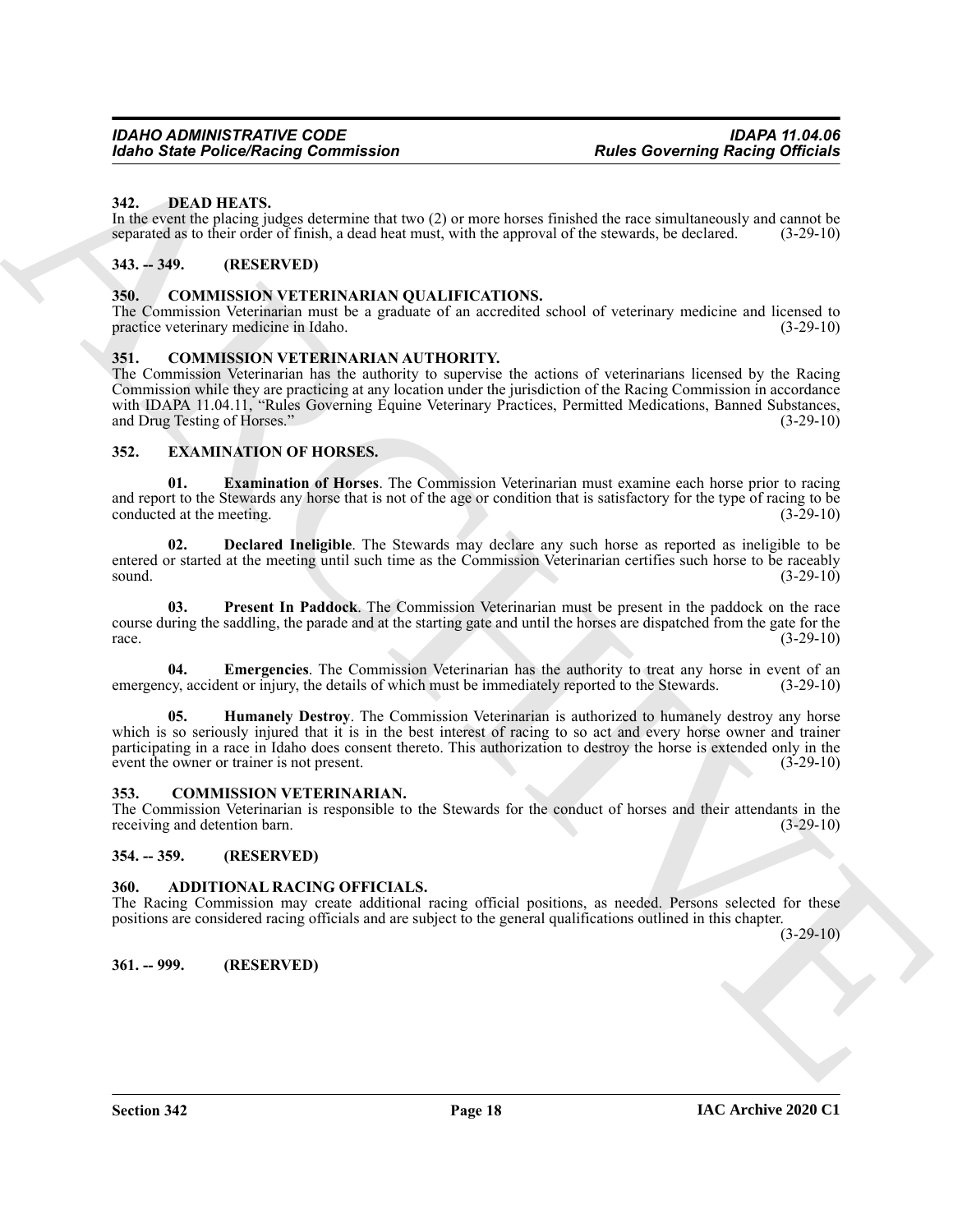# *Subject Index*

#### **A**

Additional Racing Officials 18 Allocation Of Stalls 12 Assistant Starters 16

#### **C**

Cancel Wagering 10 Clerk Of Scales 15 Assume Duties 16 Record Data 15 Report Infractions 15 Verify Presence 15 Verify Weight 15 Clocker 17 Deliver List 17 List of Workouts 17 Commission Veterinarian 18 Commission Veterinarian Authority 18 Commission Veterinarian Qualifications 18 Complaints Against Officials 9 Complaints Against Racing Official 9 Complaints Against Stewards 9 Responsible for Subordinates 9 Conditions 12 Winnings Calculated 12 Winnings Included 12

#### **D**

[A](#page-17-9)dditional Records of the control control of the spectra of the spectra of the spectra of the spectra of the spectra of the spectra of the spectra of the spectra of the spectra of the spectra of the spectra of the spectra Daily Program 13 Horse Identification 13 Other Information 13 Owner's Name 13 Post Position 13 Purse, Conditions, & Distance 13 Sequence of Races 13 Trainer & Jockey 13 Dead Heats 18 Definitions, IDAPA 11.04.06 5 Appointment 5 Apprentice Jockey 5 Approval 5 Assistant Starter 5 Attendance 5 Clerk of Scales 5 Clocker 5 Commission Veterinarian 5 Complaint 5 Conditions 5 Daily Program 5 Dead Heat 5 Declaration 5 Eligibility Certificate 5 Entrance Money Records 5 Entries 5 Gate Judge 5

Horse Identifier 6 Horsemen's Bookkeeper 6 Jockey Room Custodian 6 Jockey's Room 6 Jurisdiction 6 Nerved Horses 6 Nomination 6 Objection 6 Order of Finish 6 Paddock Judge 6 Paddock Judge's List 6 Patrol Judge 6 Photo Finish 6 Placing Judge 6 Presiding State Steward 6 Protest 6 Purse 6 Race Meet 6 Racing Association 6 Racing Secretary 7 Records 7 Reports 7 Rule Off 7 Stake 7 Stalls 7 Starter 7 Starter's List 7

#### **E**

Examination Of Horses 18 Declared Ineligible 18 Emergencies 18 Examination of Horses 18 Humanely Destroy 18 Present In Paddock 18

#### **F**

Financial Assurance 13 Foal, Health, & Other Eligibility Certificates 12 Alteration of Sex 12 Posterior Digital Neurectomy 12

#### **G**

Gate Judge 17

### **H**

Horse Identifier 15 Examination 15 Inspection 15 Report Violation 15 Horsemen's Bookkeeper 13 Horsemen's Bookkeeper Records 14 Apprentice Jockey Certificates 14 Record of Winnings 14 Records Kept Separate 14 Records Subject to Inspection 14

#### **J**

Jockey Room Custodian 16 Display Program 16 Ensure Safety 16 Report to Stewards 16 Secure Jockey Room 16 Supervise Conduct 16

#### **L**

Legal Authority 5 Licensed Racing Officials 7 List Of Bred Fillies & Mares 12 Listing Of Horses 12 Examine Entry Blanks 12 Select Horses 12

### **M**

Monies & Funds On Account 14 Insured Account 14 Separate 14

# **N**

Nominations & Declarations 13 Number Of Stewards 10 Deputy State Stewards 10 Presiding State Steward 10

# **O**

Order Of Finish 10 Other Monies 15

### **P**

Paddock Judge 15 Paddock Judge's List 15 Provide List to Stewards 15 Removal from List 15 Patrol Judge 17 Payment Of Purses 14 Disbursement Not A Finding 14 Disbursement Upon Request 14 No Prior Request 14 Protests 14 Photo Finish 17 Order of Finish 17 Photographic Print 17 Photographic Prints Displayed 17 Placing Judge 17 Posting Of Entries 13 Presiding Stewards Log 11 Prohibited Practices 8 Consume Alcohol 9 Licensed in Other Capacity 8 Ownership 8 Sell Insurance 8 Wager 9

### **R**

Race Meet Report 11